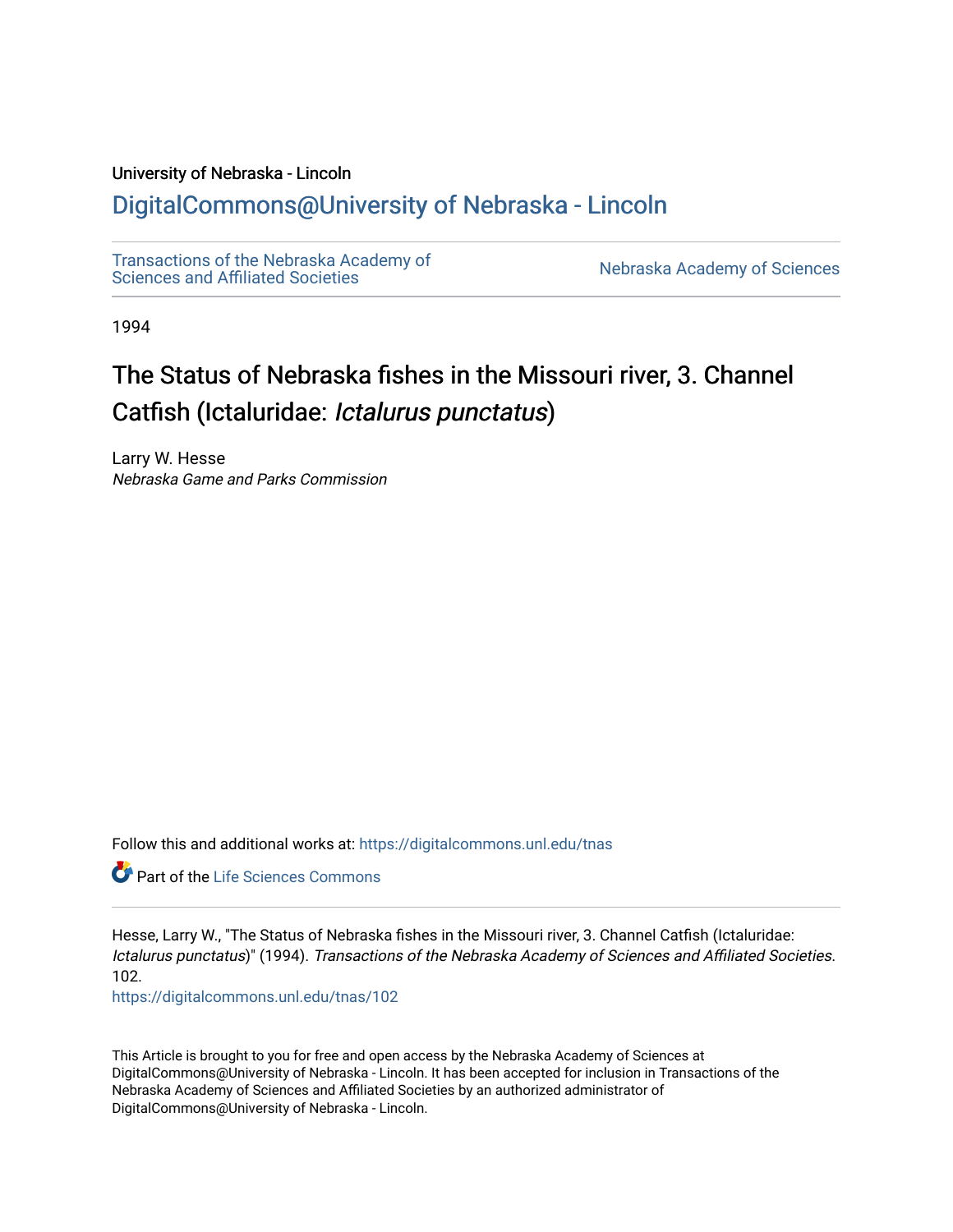# THE STATUS OF NEBRASKA FISHES IN THE MISSOURI RIVER,

# 3. CHANNEL CATFISH (ICTALURIDAE: *ICTALURUS PUNCTATUS)*

Larry W. Hesse

Nebraska Game and Parks Commission Box 934, Norfolk, Nebraska 68702

Federal Aid in Sport Fish Restoration, Dingell-Johnson Project F-75-R-ll, November 1993. Publication funded by Nebraska Game and Parks Commission.

#### *ABSTRACT*

The average size of Missouri River channel catfish has declined. The percentage 10 years old or older is 4.8% compared with an unexploited population in which 32% are 10 years and older. From 1944 through 1988 commercial harvest declined as much as 64%. Total mortality was 37% at age 4 and 79% at age 5. The increased mortality occurred as they reached 13 inches and became fully recruited to the commercial fishery. Harvest statistics are not wholly reliable because reports are not verifiable and commercial fishers do not return fish tags. Harvest exceeded a reasonable limit for maximum sustained yield. Commercial minimum-size limits have been ineffective due to their design and because they are not easily enforced. Commercial catfishing was closed in action taken by the Nebraska Game and Parks Commission in November 1990 to take effect 1 January 1992. Since then the mean size has increased from 286 mm total length (TL) to 324 mm TL in 25.4-mm mesh net samples from the channelized section of the Missouri River, and the percentage of fish longer than 330 mm TL increased from 8% in 1987 to 44% in 1993.

t t t

The production of fish from a large river can be harvested by commercial and/or recreational fishers. However, not all of the fish population in the river can be caught if the stock of fish is to be maintained (Gulland, 1978). Controlling the harvest of a fish stock is one function of a management plan. Most fisheries-management plans are designed to provide enhanced benefits to people from the exploitation of a fish stock. The management of riverine fisheries has always been a sociological as well as biological endeavor. Malvestuto (1989) states that all rivers have intrinsic and socioeconomic values. Large rheophilic fishes such as paddlefish, sturgeons, and the catfishes are unique and contribute to the intrinsic value of the Missouri River. These fishes are facing an uncertain future because of changes to the Missouri River ecosystem and overexploitation.

In the Missouri River, commercial artisans have conducted fishing practices handed down through their families. For the most part, fish are processed and sold to the consumer by the fishers. Nebraska Game and Parks Commission (the Department) adopts the N.O.A.A. (1986) definition of a full-time commercial fisher as one who earns more than 50% of income from fishing. Under this definition, only eight of 148 permitted fishers in Nebraska during 1986 would be classified as full-time (Zuerlein, 1987); however, when asked what their occupation was, only six listed commercial fisher. The low number of commercial fishers is not surprising. Commercial fishing, as a practical venture, occurs in developing countries where seasonal fish harvest still provides a major portion of annual dietary protein needs, and in the oceans where extensive marine fisheries meet the large demand for a variety of fish and shellfish products (e.g., tuna, shrimp). However, the societal benefits of commercial fishing in the Missouri River have ceased for several reasons. Malvestuto (1989) observed that generally in the United States the dietary requirements of the populace are satisfied without fish. Missouri River commercial fishing is not a viable economic activity (Zuerlein, 1987); 68.8% of all commercial fishers reported earning zero dollars in 1986. Aquaculture has created a steady supply of high quality, competitively priced fish and shellfish, and recreational fishing partially fullfills the consumptive demand Americans have for fish. With very few exceptions Missouri River commercial fishers are sport fishers using nets instead of hook and line.

Effective control of the commercial harvest is essential to responsible management of the fishery but has not been a reality in Nebraska. Commercial fishers are required to purchase a permit and report their catch each year; but an average of 23.5% have failed to report since 1944. Reports are completed by the fishers at the end of each month and monthly sheets are returned at the end of the fishing year but they are not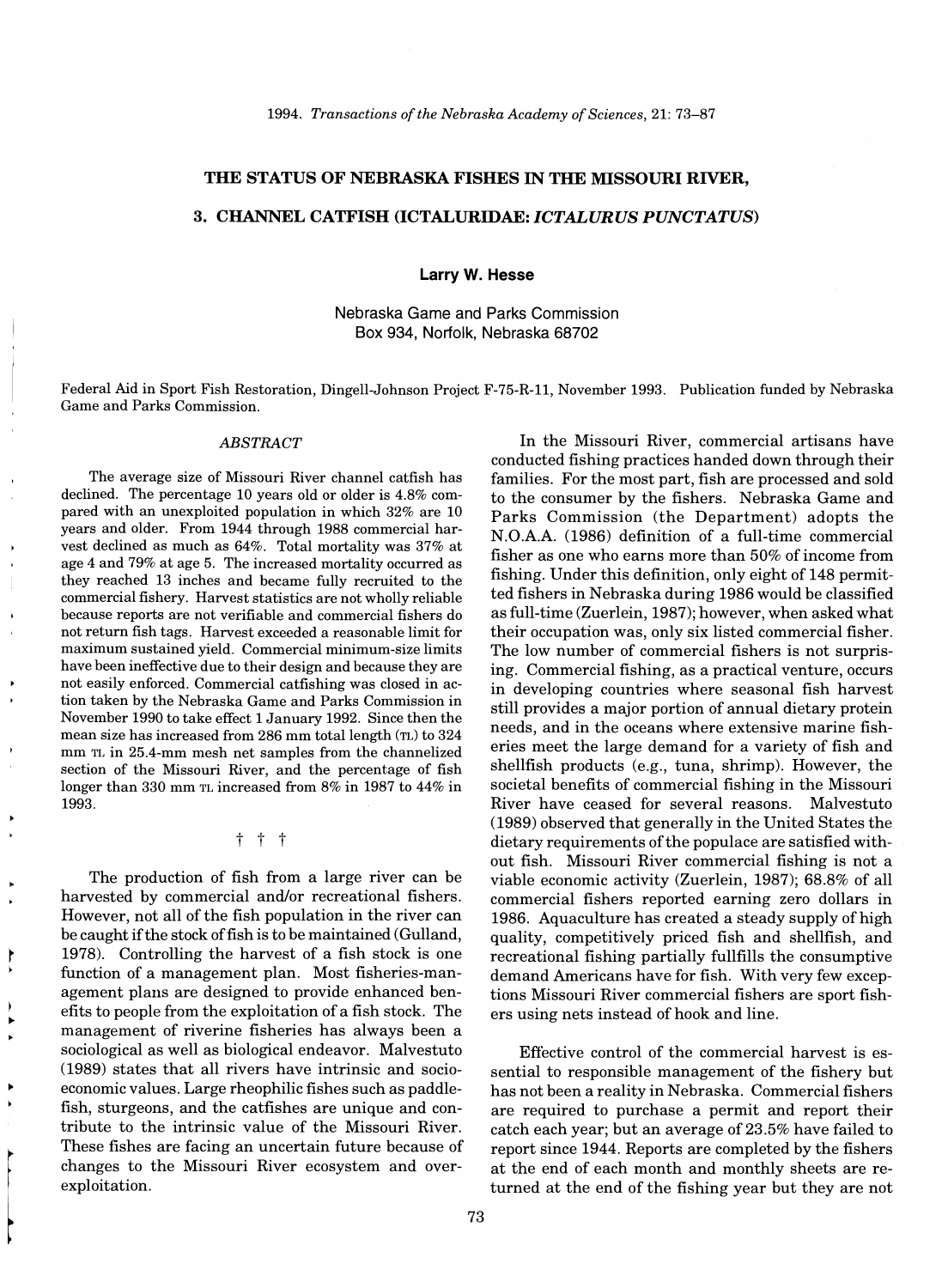verifiable. Under-reporting of numbers and pounds harvested occurs primarily because fishing income is taxable. Morever, many commercial fishers do not return data from tagged fish, thereby impeding our ability to evaluate harvest. Based on sport-fishers creel surveys and commercial-fishers reports, which are known to be under-reported (personal communication, Jim Mason, commercial fisher, retired, Brownville, Nebraska), commercial fishers catch 93% of the channel catfish caught each year; however, Newcomb (1989) reported that only 1.4% of 278 tag returns from a 1983– 1987 catfish study were from commercial fishers.

Minimum-length restrictions can be an effective management procedure when designed correctly and when they are enforceable. Prior to 1984, commercial fishers were restricted from harvesting channel catfish smaller than 330 mm TL (total length); in 1984 the restriction was changed to 381 mm TL. However, these restrictions have not effectively prevented over-harvest.

The objectives of this paper include: 1) review of the literature describeing criteria used by other resource management agencies to identify and control over-exploitation; 2) presentation of data from studies of Missouri River channel catfish that demonstrate over-exploitation; 3) description of an implemented harvest restriction; 4) review of an initial response to imposed harvest restrictions; and 5) recommendations for long-term management of Missouri River channel catfish.

#### **Selected literature review**

The acquisition of sound data from large rivers has always been a difficult task. Despite this, large river fisheries are managed with available data. The purpose of this short literature review is fourfold. First, to show that other large-river fisheries have been studied and management programs have been adopted. Second, to demonstrate that other large-river fish stocks have been over-exploited. Third, to emphasize that "overfishing" can impact the resource. Admittedly, habitat destruction has been a world-wide reality with most large rivers but this fact is not the sole reason for declining fish stocks. Finally, to learn more about the various symptoms other river managers have used to recognize over-exploitation.

**North** America-Commercial-fisheries harvest in the Churchill and Mackenzie basins of northern Canada are controlled by quota systems (Bodaly et aI., 1989). Lake whitefish, walleye, northern pike, and lake trout are the important species. The lake sturgeon is "commercially extinct" in the Churchill basin as a result of high exploitation rates. Lake trout catches declined during the late 1950s and the decline was "ascribed to

over-exploitation." Lake whitefish are more tolerant of high harvest rates; however, declining catches in Great Slave Lake were blamed on the exclusive use of large mesh gillnets which selectively eliminated older fish (Bodaly et aI., 1989).

Brousseau and Goodchild (1989) reported that only a few commercial fisheries in large rivers of the Moose River Basin of Ontario are allowed to take lake whitefish or lake sturgeon. The harvest of these species is controlled closely by small quotas and maximum length limits.

A quota of 13,971 kg was established for Arctic char in the main rivers flowing into James and Hudson bays from Quebec in the early 1960s (Roy, 1989). Within 10 years fish harvest and mean size had declined sufficiently to end all commercial enterprise. During the mid-1900s commercial fisheries developed for lake sturgeon, walleye, northern pike, lake trout and lake whitefish. However, most were "forced to cease" due to declining stocks.

The Hudson River was reported to have been an incredibly rich fishery (Boyle, 1969); the river supported commercial fisheries for American shad, American eel, Atlantic tomcod, and Atlantic and shortnose sturgeon. The only stable fishery, however, was the American shad fishery. According to Limburg et aI. (1989), fluctuating annual catches reflected overfishing. Overall commercial landings peaked in the 1940s and declined thereafter. The U.s. Fish and Wildlife Service (Talbot, 1954) determined that overfishing had the greatest influence upon fish abundance even though pollution, dredging, and ship traffic were evaluated as well.

The extirpation of large blue catfish, lake sturgeon, pallid sturgeon, and the decline of large paddlefish, flathead catfish, and channel catfish in the Missouri River began early in this century (Funk and Robinson, 1974) and was the result of a "fishing up process," a term used by Welcomme (1985) to describe the elimination of large fish from a multi-species fish stock. The paddlefish snag-fishery in the Missouri River is a good example of overfishing associated with deteriorating reproduction due to dam construction and channelization (Hesse and Mestl, 1993).

Europe-Over-exploitation of salmon in the River Wye of England and Wales resulted from a commercial fishery prior to the 1900s. During this period catch efficiency declined sufficiently for Welsh authorities to buy out most commercial fishers and reduce the harvest. Rapid stock recovery followed strict control; however, limited net-fishing after 1930, in concert with an expanding sport harvest, caused a decrease in the mean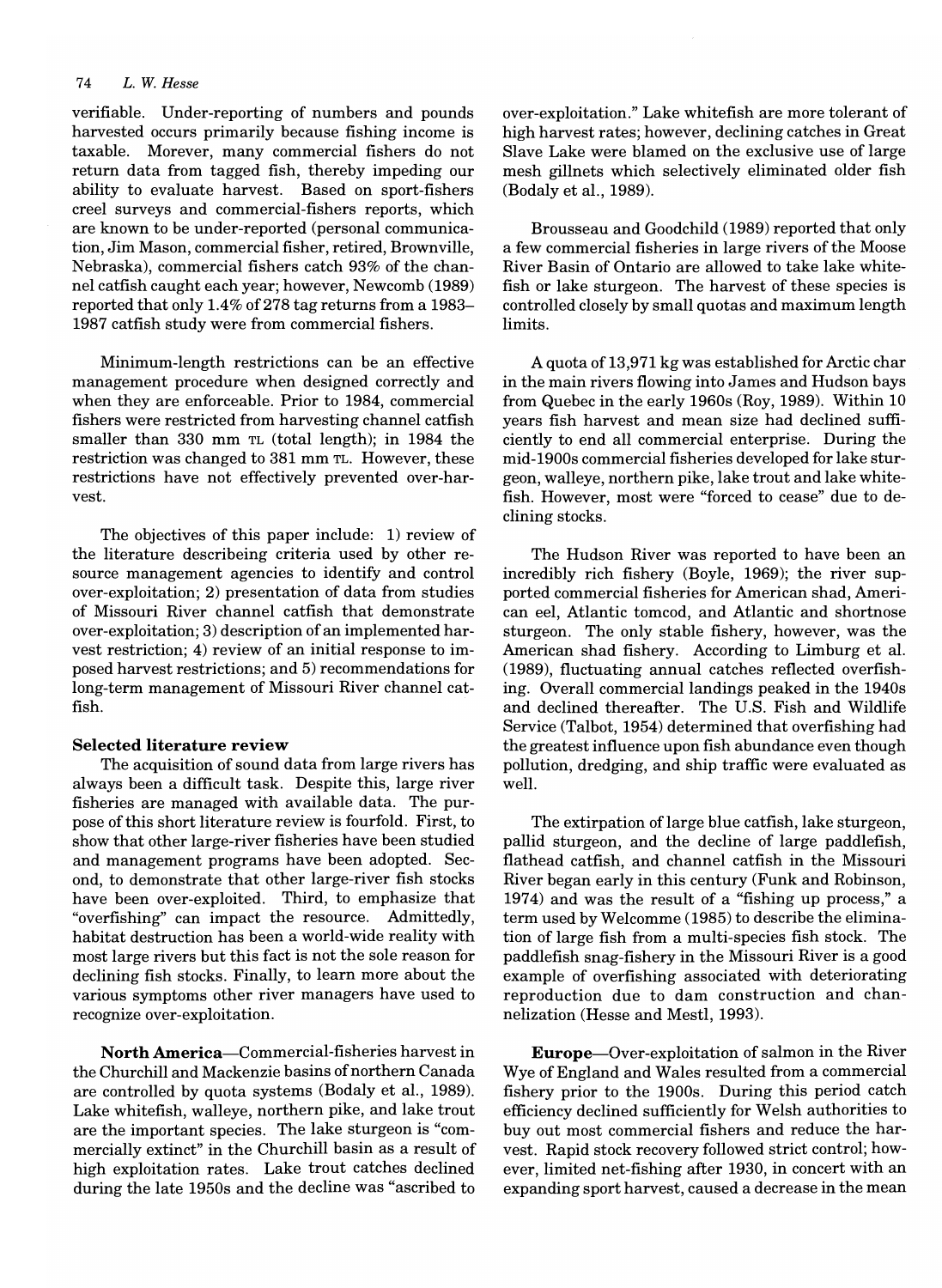weight of harvested salmon. It was determined that the river phase had been overfished again (Mann, 1989).

Catches of sturgeon and salmon in the Rhine River of Germany showed a steady decline, that, in part, coincided with the alteration of the meandering, braided stream into a barge canal. However, as Lelek (1989) pointed out, the declining catch of sturgeon was a result of fishing intensity.

South American, African, and Asian rivers-Research on large tropical rivers with multi-species stocks has shown a progressive reduction in the abundance of the larger species as fishing pressure was applied (Welcomme, 1985). Increased exploitation resulted in a reduction in both the mean size of large rheophilic species and their proportion of the catch. Large species have disappeared from the Amazon River at Manaus (Welcomme, 1979), the South American Orinoco River, the west Mrican Oueme River, and the Asian Mekong River (Welcomme, 1985).

In the Pearl River, largest in southern China, annual commercial catches fluctuated considerably. The catch between 1950 and 1980 declined by nearly 38% due to over-exploitation. Fishing intensity had increased to such a degree that older fish were eliminated from the stocks (Liao et aI., 1989).

# Summary: What denotes over-exploitation?

Because acquiring data from large rivers has always been difficult, river-fisheries managers have used declining commercial landings, changes in population estimates over time, disappearance of species of large fish, declining mean size, elimination of old fish from the stock, and low reproductive success as indicators of stock damage resulting from overfishing. Management techniques used to repair damaged stocks include: cessation of commercial fishing, harvest quotas, minimum and maximum size limit restrictions, rotational fishing (closed periods between open fishing periods), protected areas, and seasons.

# METHODS

Hoopnet, gillnet, seine, and deepwater electrofishing methods were described in detail by Hesse (1982), Hesse and Klammer (1984), Hesse et al. (1982a), and Hesse and Newcomb (1982).

Baited hoopnets provided the greatest portion of the sample. A standard hoopnet was 0.6 m in diameter, 3 m long and constructed of either 6.35-,25.4-, or 38.1 mm square-measure tarred nylon mesh. Nets had two throats and were baited with aged yellow cheese trimmings obtained from Dairyland Bait Company in Plymouth, Wisconsin. Hoopnets were fished in likely habitat or in known travel routes in sufficient current velocity to hold the net open when anchored with the mouth facing downstream. A unit of effort was one net fished during a 24-hr period.

The Missouri River study area is large and manpower was limited. Hoopnet effort was restricted, in most recent surveys, to intensive collections during short periods at many locations. Monthly mean total length  $(\bar{x}_{TL})$  of sampled channel catfish was compared statistically (t-ratio) with annual grand mean length for collections made in 1974 and 1975 (Table 1) at Blair and Brownville, Nebraska (Fig. 1). The null hypothesis stated: there was no difference between the mean length of channel catfish collected in any month when compared to the grand mean length for that year and location. The difference between the means was found to be a real difference in only 4 of 32 months.

Gillnets were used in off-channel habitat in the unchannelized sections of the river. All nets were experimental and composed of six equal length panels of 12.7-,25.4-,38.1-,50.8-,63.5-, and 76.2-mm squaremeasure nylon mesh. One unit of effort was one net fished overnight. Seines were  $15.2 \text{ m} \times 1.8 \text{ m} \times 6.35 \text{ mm}$ tarred nylon mesh, constructed with a bag in the center of the net. One unit of effort was a one-quarter circle tow while one end remained stationary. Deep-water electrofishing was designed (Hesse and Newcomb, 1982) to collect channel catfish from deep, overwinter habitat in the channelized section of the river. Positive electrodes were suspended from a 15.2-m insulated copper

Table 1. Grand mean (GM) length (mm) and monthly mean length (sample size in parenthesis) of channel catfish captured in baited, one-inch mesh hoopnets during 1974 and 1975 at Brownville and Blair, Nebraska.

|              |      |        |       |      | 1974 - Brownville |        |         |             |       |
|--------------|------|--------|-------|------|-------------------|--------|---------|-------------|-------|
| <b>GM</b>    | M    | A      | М     | J    | J                 | A      | s       | 0           | N     |
| 264          |      |        | 179   | 219  | 275               | 233    | 235     | 276         | 279   |
| (745)        |      |        | (4)   | (16) | (154)             | (127)  | (75)    | (118)       | (251) |
|              |      |        |       |      | 1974 - Blair      |        |         |             |       |
| GM           | М    | A      | м     | J    | J                 | A      | s       | $\mathbf o$ | N     |
| 263          |      |        | 234   | 202  | $274*$            | 252    | 251     | 248         | 335   |
| (2,926)      |      |        | (72)  | (76) | $(1,635)$ $(591)$ |        | (489)   | (50)        | (13)  |
|              |      |        |       |      | 1975 - Brownville |        |         |             |       |
| GM           | М    | A      | М     | J    | J                 | A      | s       | $\mathbf o$ | N     |
| 271          | 265  | $252*$ | 249   | 268  | 293               | $295*$ | 269     | 228         | 290   |
| (1, 819)     | (44) | (470)  | (247) | (52) | (259)             | (352)  | (231)   | (11)        | (141) |
|              |      |        |       |      | 1975 - Blair      |        |         |             |       |
| GM           | М    | A      | м     | J    | J                 | A      | s       | o           | N     |
| 250          | 268  | $222*$ | 230   | 263  | 272               | 250    | 256     | 249         | 255   |
| (2,023)      | (5)  | (292)  | (100) | (81) | (99)              | (96)   | (1,091) | (204)       | (55)  |
| $*$ P = 0.05 |      |        |       |      |                   |        |         |             |       |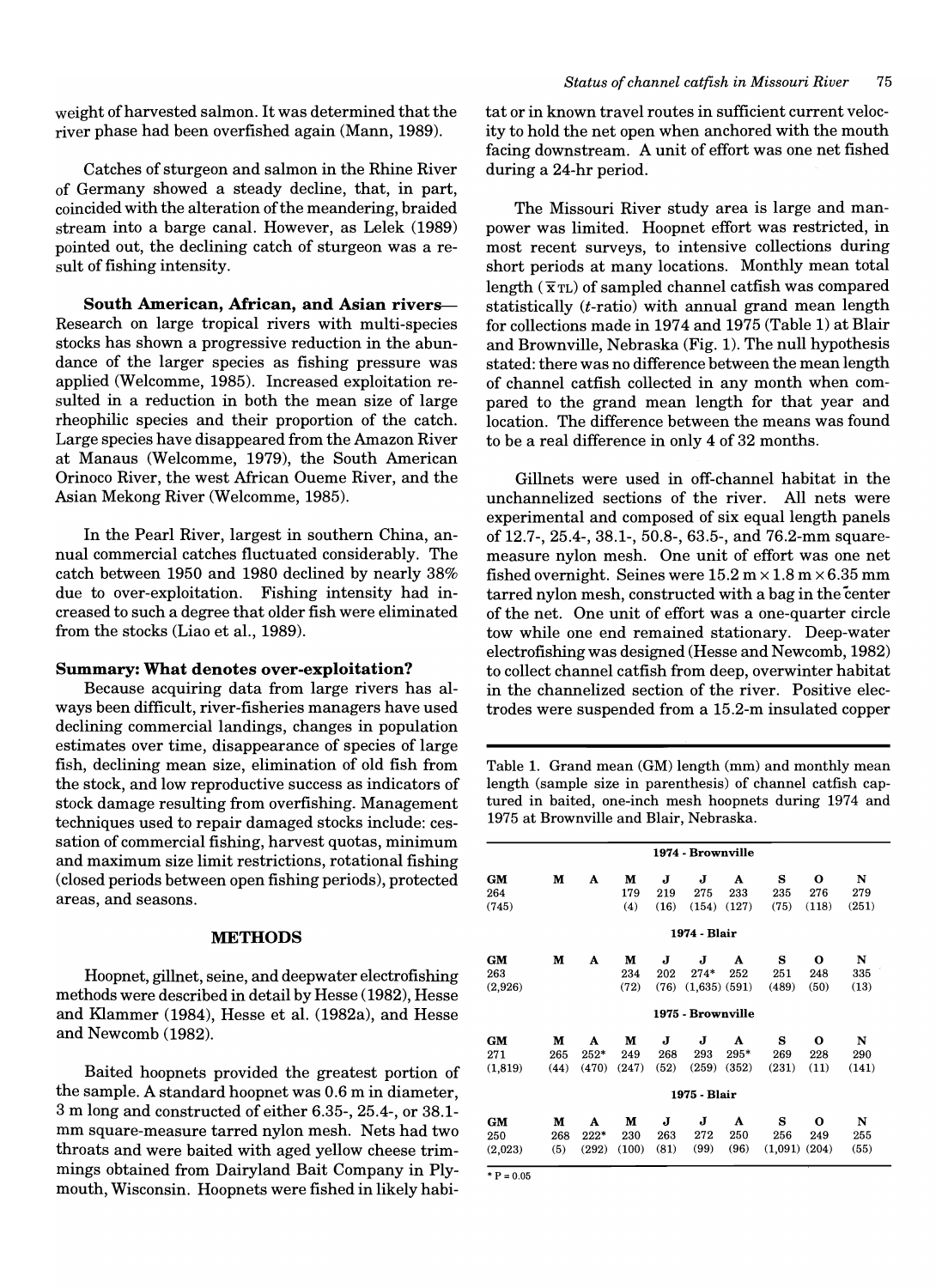

Figure 1. Map of the Missouri River basin.

cable. They were towed through likely habitat, and the most effective current was 200-240 Volts, pulsed DC, 10-15 amperes, 50% pulse width, and 90 pulses per second. The unit of effort was the number of fish captured by minute of electrofishing and the number of fish captured per wing dike.

#### **RESULTS**

#### **Data Synthesis**

# **Reproduction**

Fish reproduction can decline as a result of overharvest, but our seine samples from the upper channelized reach ofthe Missouri River (upstream from Omaha, Nebraska) have shown that young-of-the-year (y-o-y) channel catfish increased from 0.7/seine haul to 2.2/seine haul  $(F = 5.10, p = 0.03)$  between 1975 and 1985. However, the difference was not significant when 1986 data were excluded from the test; 1986 upper channelized catch per unit effort (CPUE) (6.0/seine haul) was much greater than any year previous or after. However, only the channelized reach experienced the necessary conditions in 1986 for development of a strong year-class; 193 seine hauls at five sites in the unchannelized sections resulted in the capture of only six channel catfish (0.03/seine haul).

Mean discharge in the Missouri River downstream from Gavins Point Dam (measured at the Nebraska

City gauge) was much higher in May and June of 1986  $(1,839 \text{ m}^3/\text{s} \text{ than in May and June of } 1985 \cdot (1,402 \text{ m}^3/\text{s}).$ Maximum discharge in May 1986 exceeded flood stage (went overbank) in mid to late May, at the peak spawning time for channel catfish. Maximum discharge during May each year from 1975 through 1982 remained well below flood stage, and overbank flows only occurred during two days in early May before spawning, in 1983 and 1984. The unchannelized reaches have not had significant overbank flows since the dams were completed in the mid-1950s.

# Production/biomass ratio and yield.

Ricker (1978) defined fish production as the increase in biomass including all reproductive products and growth. Production from growth included the annual increase in weight of individuals that survived as well as those that grew but then died sometime during the year. Yield was that portion of production used by man. A production estimate was calculated for channelized Missouri River channel catfish. Newcomb (1989) provided a population estimate of 1,371 channel catfish/km for one section of the river. He also obtained a length distribution for a sample of 1,952 fish. However, only age-3 fish and older were fully recruited to the collecting method used. The numbers of fish by age group were transformed into natural logarithms and the following regression equation was calculated:  $log_e$  $N = 9.8277 - 0.9769$  (age)  $(r = -0.987)$ . The number of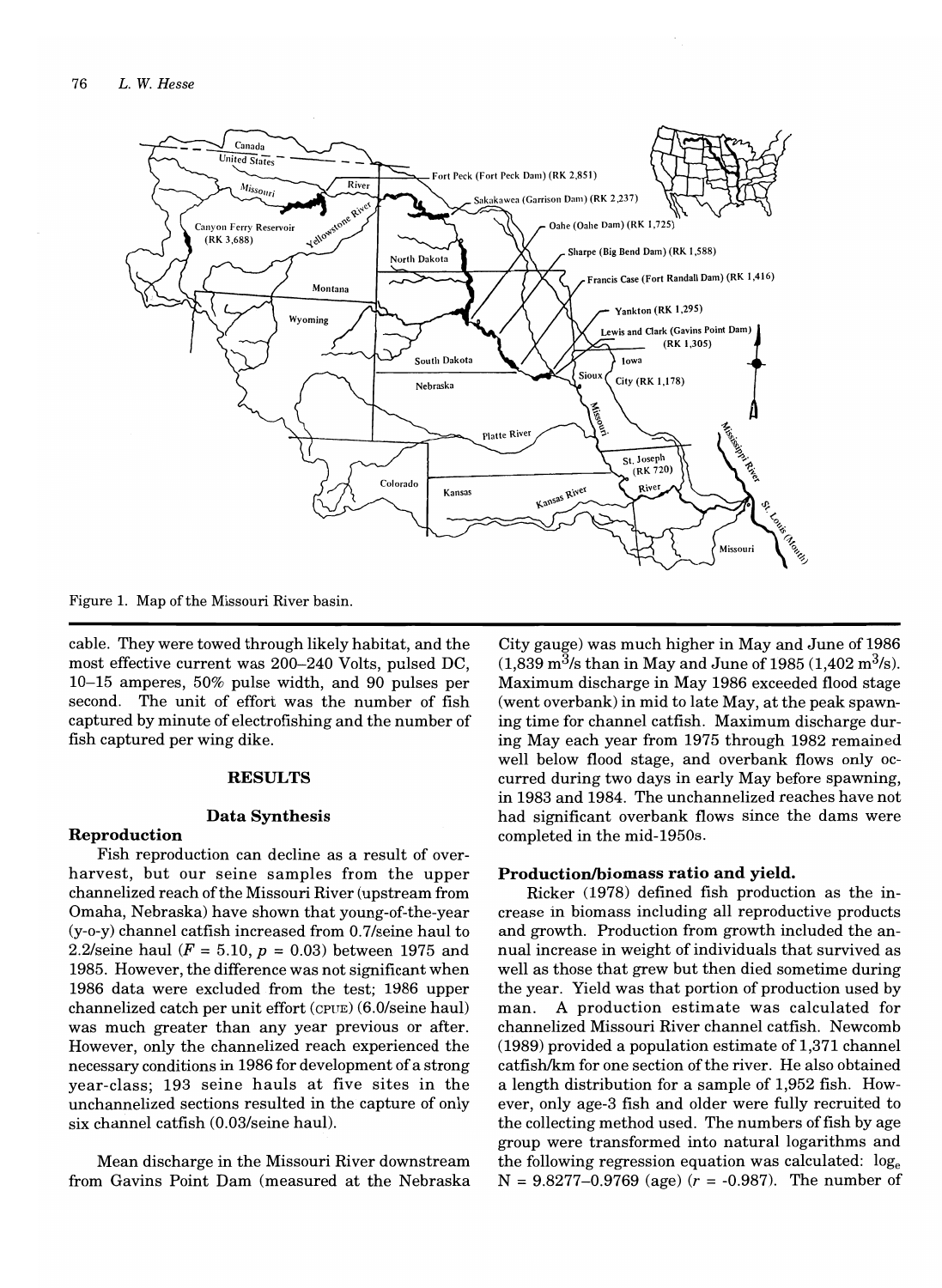| Age                | Number in<br>population | Mean $wt.(g)$ | Growth<br>increment(g) | Production<br>kg/km | <b>Biomass</b><br>kg/km |
|--------------------|-------------------------|---------------|------------------------|---------------------|-------------------------|
| 0                  | 18,540*                 | 5             | 5                      | 154                 | 58                      |
|                    | 6,980*                  | 42            | 27                     | 202                 | 182                     |
| 2                  | 2,628*                  | 105           | 63                     | 152                 | 171                     |
| 3                  | 1,184                   | 215           | 110                    | 81                  | 158                     |
| 4                  | 430                     | 383           | 168                    | 45                  | 102                     |
| 5                  | 101                     | 616           | 233                    | 15                  | 39                      |
| 6                  | 51                      | 862           | 246                    | 8                   | 27                      |
|                    | 13                      | 1,108         | 246                    | $\boldsymbol{2}$    | 9                       |
| 8                  | 12                      | 1,354         | 246                    | $1.8\,$             | 10                      |
| 9                  | די                      | 1,600         | 246                    |                     | 7                       |
| 10                 | 3                       | 1,846         | 246                    | 0.5                 | 3                       |
| Total              | 29,949                  |               |                        | 664                 | 767                     |
| *Calculated values |                         |               |                        |                     |                         |

Table 2. Per-km estimates of population size, mean weight, mean annual growth increment, production and biomass by age group for channel catfish from the channelized Missouri River.

age-O, 1, and 2-year old fish for this population was estimated using this equation. Table 2 presents the per-km estimate of population size, mean weight by age group, and the annual growth increment by age group (Hesse et aI., 1978). An estimate of production associated with recruitment was the number of O-age fish (18,540) multiplied by 5 g (mean weight per fish) (Hesse et al., 1979b). An estimate of the contribution of growth to production was the number of fish in an age group multiplied by an individual's growth increment during that year (Table 2). The growth of those individuals that grew throughout part of the year but died was determined by assuming growth and mortality were constant throughout the year. Half of those that died were multiplied by the total increment of growth for that age group. This applied only to un-exploited age groups (0 to 3). Since the majority of commercial channel catfish harvest occurs in the spring before growth has begun for the year, growth for those individuals that died within the heavily exploited age groups was not added in. Biomass was estimated by multiplying the number of fish in an age group by the mean weight of a fish in that age group.

The reach of river covered by these estimates was from South Sioux City, Nebraska (river mile 732), to the Nebraska border (river mile 490), a distance of 389 km. Morris et aI. (1971) estimated the average width of this reach was 240.5 m. Therefore, the area is approximately  $9,368$  ha  $(24.1$  ha/km).

Total channel catfish production/km from Table 2 is 664 kg or  $27.7$  kg/ha. Total biomass was 767 kg/km  $(Table 2)$  or 31.8 kg/ha. The production/biomass  $(P/B)$ ratio was 0.87. Portt et aI. (1986) stated that the ratio of production to biomass may be used to estimate production from future biomass estimates.

Commercial fishers from Nebraska, Iowa and Missouri harvested catfish from the Missouri River. These fishers were required to report their catch at the end of each calender year. Zuerlein (1988) summarized these catch statistics for the period 1944 through 1985. Nebraska fishers-data were separated into three sections; section 1 was the unchannelized portion and sections 2 and 3 were the channelized portion of the Missouri River. Production estimates were calculated only for the channelized sections because population estimates were unavailable for the unchannelized portion.

The reported commercial harvest in 1985 was 11,240 kg from the channelized section in Nebraska; 2,180 kg from Iowa, and 5,410 kg from Missouri. Missouri's section of the Missouri River that borders Nebraska is 13% of the total length of the Missouri River in Missouri. Since Zuerlein (1988) reported only total harvest from all of Missouri for 1985, only 13% of Missouri's total reported harvest was included.

Sport fishers have been surveyed regarding their catch of catfish from the channelized reach. Groen (1973) reported that sport fishers harvested 2,005 kg of channel catfish from this reach in 1972-1973, and Hesse (1980) reported 848 kg in 1978. The mean (1,427 kg) of these two estimates was used, and it represented 7% of total catfish harvest from the channelized reach. The most recent survey of sport fishers from the channelized reach (Hesse et aI., 1993) showed an estimated channel catfish harvest of 2,750 fish during May through August 1992. Groen and Schmulbach (1978) estimated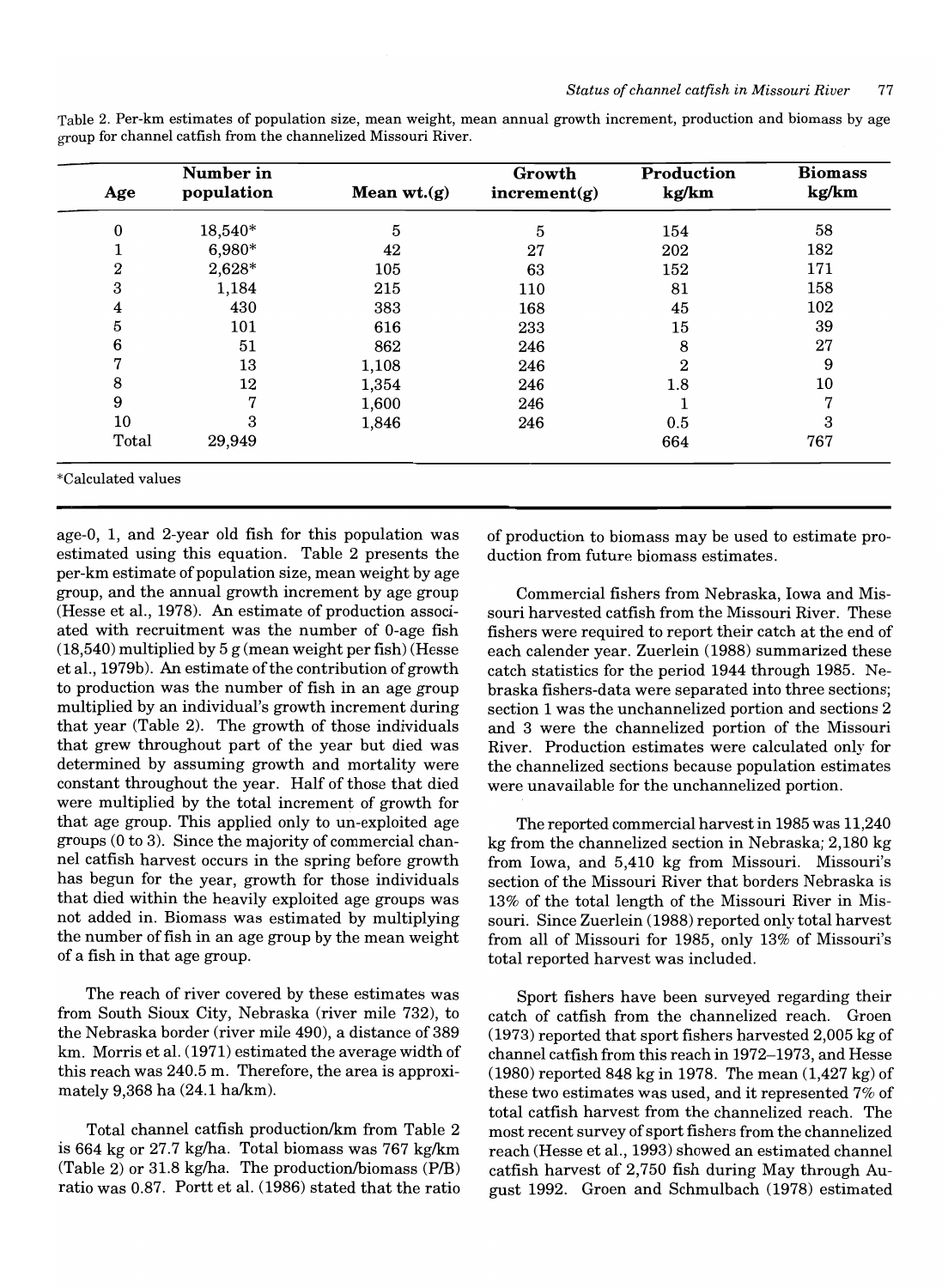that 4,621 channel catfish were harvested from the same reach during July through August 1972.

Total yield from sport and commercial fishers was estimated to be 20,256 kg of channel catfish  $(2.16 \text{ kg})$  significantly different represent to some with the base period, 44–53. ha), which represented 8.0% of total production (Y/P ratio), but must be viewed as a conservative value. Yield, as calculated, does not consider non-reporting permittees nor the probablity that reported weight may be low by as much as  $75\%$  (under-reporting). Real Y/P is likely somewhere in the range of  $11\%$  (25% underreporting) to  $31\%$  (75% under-reporting).

Theoretically, biomass produced in excess of that needed to replace the stock can be harvested. There is a point where the maximum harvest or yield can then be maintained over time (maximum sustained vield  $=$ MSY). Allen curves have been used to predict yield from a stock of unexploited fish. From such models, Pitcher  $(p = 0.0001)$ . and Hart  $(1982)$  have suggested that approximately  $8\%$ of total production can be taken as MSY. The harvest of Missouri River channel catfish exceeds the theoretical  $\frac{1}{2}$ 

# Harvest statistics

Zuerlein (1988) reported the mean kg/year of channel catfish harvested by commercial fishers during four 10-year periods. Table 3 shows a regressive trend in the harvest of channel catfish when succeeding 10-year periods were compared with the period of record  $(1944 \qquad 0.001)$ . through 1953). A Tukey's test showed that several of these comparisons were significantly different at the  $0.05$  level (Table 3). Declining catch would suggest a declining standing stock, which resulted from a combination of habitat deterioration and overfishing.

In a virginal multi-species stock, fishing pressure above the limits of MSY, can alter the species composition of the stocks (Welcomme, 1979). Species composition changes, the extirpation of large specimens, and a decline in mean length pre-dates research investiga- Keuls test. tions. However, the dynamic nature of harvest and stock adjustment is shown in Table 4. The percentage composition of channel catfish from commercial reports declined between 1967 and 1988. The difference in mean composition (22-year data-set separated into two 11-year periods), however, was not significant when The reach of  $\frac{1}{2}$  mission  $\frac{1}{2}$ 

The reach of Missouri River isolated between Lewis and Clark Lake and the tailwaters of Fort Randall Dam has been less intensely fished by commercial fishers in the past two decades than the reach downstream from Gavins Point Dam. Therefore, one might expect the average-sized channel catfish to be larger in this upper unchannelized section. The 1988 and 1989 mean total length channel catfish captured in 25.4-mm mesh

Table 3. Comparison of mean kg per year of channel catfish commercially harvested for 10-year time periods from the Missouri River in Nebraska using Tukey's test with a significance level of 0.05. Means with the same letter are not significantly different. Percent change comes from compari- $\mu$ If the base period,  $\pm\pm$  00.

| Years     | Mean kg/year | Tukey's | $\%$ change |
|-----------|--------------|---------|-------------|
| 1944-1953 | 12,101       | A       |             |
| 1954–1963 | 11,787       | A       | -3          |
| 1964–1973 | 9,004        | В       | -34         |
| 1974–1983 | 7,542        | в       | -61         |

hoopnets from the upper unchannelized (300 mm,  $n =$ 462) was compared with the  $\bar{x}$ <sup>TL</sup> from all locations downstream from Gavins Point Dam  $(272 \text{ mm}, n =$ 808). Tukey's test proved these differences significant  $N_{\rm tot}$ 

Nebraska commercial fishers were not allowed to harvest channel catfish from the upper unchannelized reach until 1979. The  $\bar{x}$ <sup>T</sup>L of channel catfish captured with 38.1-mm mesh hoopnets (the minimum legal net size for commercial fishers) from the upper unchannelized reach in 1982 (462 mm,  $n = 48$ ) was compared with the  $\bar{x}$ <sup>T</sup>L in 1988 (378 mm,  $n = 133$ ), and 1989 (376) mm,  $n = 142$ ). Tukey's test showed that the 1982  $\bar{x}$  TL was significantly larger than in 1988 and 1989 ( $p =$  $\sum_{i=1}^{n}$ 

Channelized middle-Missouri River channel catfish mean length was compared with similar data from the upper Missouri River in Montana, which has not been commercially fished, although flowing reaches are

Table 4. Percentage composition of channel catfish in the

Table 4. Percentage composition of channel catfish in the total harvest reported by commercial fisherman each year from 1967 to 1988. The mean percentage composition for the periods 1967-1988 were compared in a Student-Newman- $\frac{1}{2}$  composition  $\frac{1}{2}$ 

| Year | % composition | Year | % composition |
|------|---------------|------|---------------|
| 1967 | 22.9          | 1978 | 14.6          |
| 1968 | 21.4          | 1979 | 14.5          |
| 1969 | 19.9          | 1980 | 11.9          |
| 1970 | 19.2          | 1981 | 14.2          |
| 1971 | 15.5          | 1982 | 19.2          |
| 1972 | 14.5          | 1983 | 18.0          |
| 1973 | 11.2          | 1984 | 11.4          |
| 1974 | 12.5          | 1985 | 14.8          |
| 1975 | 14.5          | 1986 | 13.2          |
| 1976 | 14.7          | 1987 | 13.3          |
| 1977 | 16.2          | 1988 | 13.7          |
| Mean | 16.6          |      | 14.4          |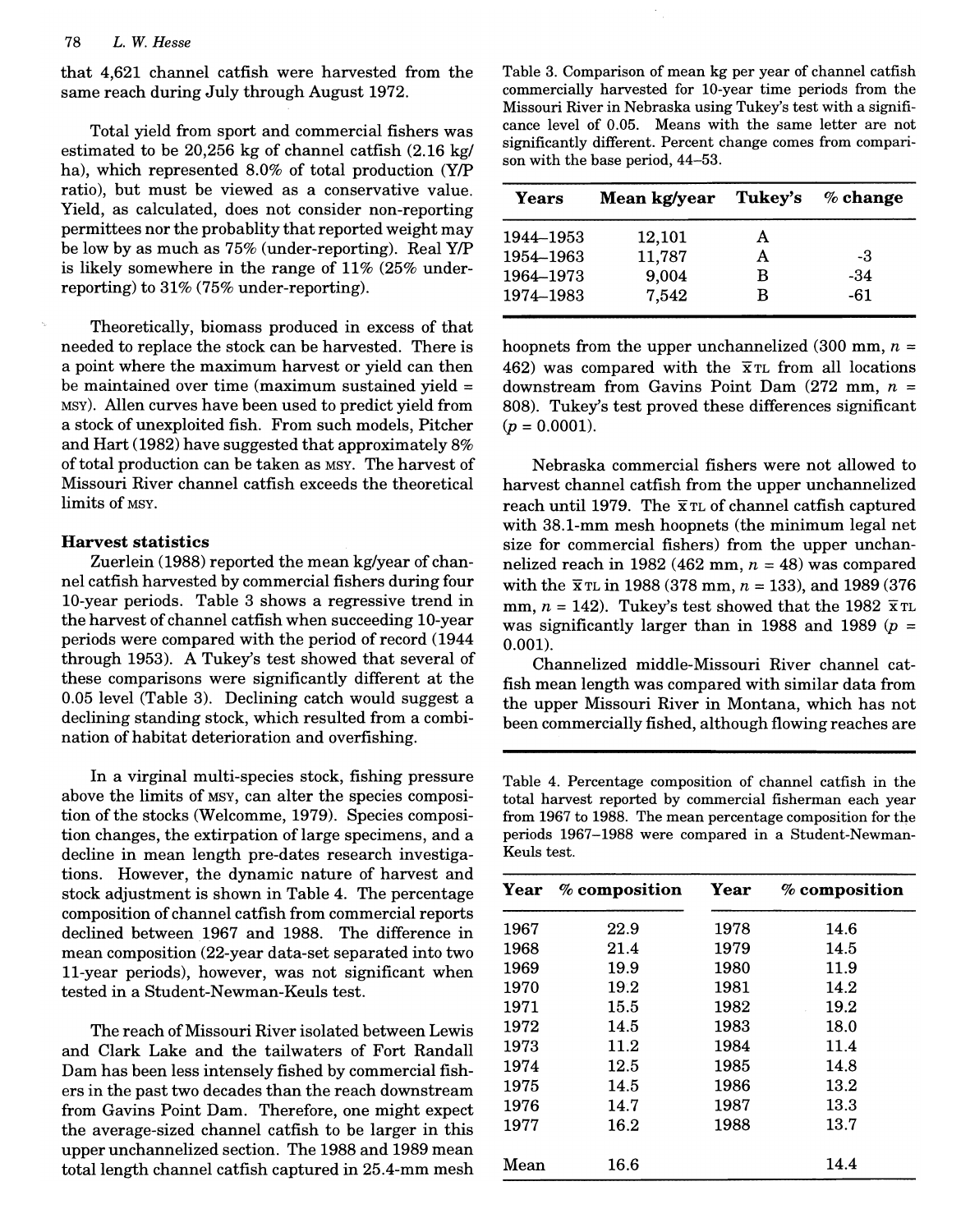presently isolated between cold-water reservoirs. The  $\bar{x}$  TL of channel catfish from this reach was 401 mm (*n* = 236) in 1978 (Berg, 1981). This mean was compared to the 1976-1977 mean  $(287 \text{ mm}, n = 1,762)$  collected from channel catfish captured with the same gear from the :hannelized Missouri River in Southeast Nebraska. A fukey's test showed these differences to be highly sigificant  $(p < 0.0001)$ . Hoopnet  $(25.4 \text{ mm})$  samples evealed that the percentage of channelized Missouri tiver channel catfish longer than 330 mm declined rom  $31\%$  in  $1975$  to  $8\%$  in  $1987$  even though the mininum length limit was raised to 381 mm in 1984.

Channel catfish growth in the channelized Missouri River compares favorably with that from other Great Plains rivers and lakes (Table 5). In fact, growth is similar to that in the Powder River and Crazy Woman Creek in Wyoming (Smith and Hubert, 1988). They have defined the catfishery in these two streams as lightly exploited. The catfisheries of the top five waters in Table 6 are lightly exploited and survival beyond 10 years old has occurred. The best of these showed that 32% of the channel catfish were 10 years old or older (Macdonald, 1990). The Missouri and Mississippi River catfisheries might be categorized as heavily exploited.

# *Status of channel catfish in Missouri River 79*

Kuyon (1965) completed his studies on Des Moines River channel catfish prior to the closure of Red Rock and Saylorville dams. Prior to closure, Des Moines River catfish were potentially vulnerable to harvest by Mississippi River commercial fishers. Coralville Reservoir was constructed in 1958, however, Helms (1965) states that channel catfish were one of the two primary game fish in the lake. Though the authors do not say, it may be a fair assumption that Iowa's reservoir catfish are more heavily exploited then Wyoming's stream catfish just on the basis of demographics.

Table 6 shows the results of comparing the mean length of channel catfish from 10 different streams and lakes. An analysis-of-variance was used to test the difference between mean lengths. The Tukey option and the Waller test will group those collections that are not significantly different at the chosen level of significance (0.01). The mean total lengths of Missouri River and Mississippi River catfish (collections 8 and 9) were significantly different from the lightly exploited populations.

The total mortality rate can be used to explain the low number of old channel catfish in the Missouri River.

|                                   |                                                | Age (years)            |           |           |           |           |          |                       |                      |                    |          |                      |                    |                      |             |              |             |                        |
|-----------------------------------|------------------------------------------------|------------------------|-----------|-----------|-----------|-----------|----------|-----------------------|----------------------|--------------------|----------|----------------------|--------------------|----------------------|-------------|--------------|-------------|------------------------|
| <b>River or</b><br>Reservoir      |                                                | 1                      | $\bf{2}$  | 3         | 4         | 5         | 6        | 7                     | 8                    | 9                  | 10       | 11                   | 12                 | 13                   | 14          | 15           | 16          | 17                     |
| 1. Red of the North<br>(Manitoba) | $\overline{X}$ TL<br>$\boldsymbol{n}$          | 25<br>3                | 25<br>79  | 28<br>394 | 33<br>137 | 38<br>114 | 46<br>46 | 51<br>38              | 51<br>46             | 51<br>19           | 64<br>11 | 69<br>20             | 66<br>13           | 69<br>9              | 79<br>26    | 84<br>53     | 84<br>80    | 86<br>85               |
| 2. Missouri R.<br>(Montana)       | $\overline{X}$ TL<br>$\boldsymbol{n}$          | 18<br>$\boldsymbol{2}$ | 25<br>7   | 31<br>69  | 38<br>87  | 43<br>9   | 48<br>15 | 51<br>9               | 53<br>7              | 53<br>4            | 58<br>3  | 58<br>3              | 66<br>3            | 71<br>$\overline{2}$ | 66<br>7     | 69<br>5      | $\bf{0}$    | 71<br>$\boldsymbol{2}$ |
| 3. Powder R.<br>(Wyoming)         | $\overline{\mathbf{X}}$ TL<br>$\boldsymbol{n}$ |                        |           | 25<br>29  | 31<br>67  | 36<br>66  | 38<br>73 | 43<br>38              | 48<br>39             | 53<br>34           | 58<br>30 | 58<br>30             | 61<br>20           | 64<br>23             | 61<br>13    | 66<br>4      | 64<br>3     | 66<br>3                |
| 4. Tongue R.<br>(Wyoming)         | $\overline{X}$ TL<br>$\boldsymbol{n}$          | 13<br>$\overline{2}$   | 20<br>28  | 23<br>9   | 28<br>21  | 23<br>17  | 33<br>19 | 38<br>$6\phantom{1}6$ | 38<br>$\overline{7}$ | 41<br>22           | 46<br>13 | 48<br>16             | 53<br>29           | 53<br>24             | 58<br>14    | 58<br>3      | $\mathbf 0$ | $\bf{0}$               |
| 5. Lake Sharp<br>(South Dakota)   | $\overline{\mathbf{x}}$ TL<br>$\boldsymbol{n}$ |                        |           |           | 25<br>5   | 28<br>39  | 31<br>3  | 33<br>6               | 36<br>4              | 38<br>10           | 43<br>5  | 51<br>$\overline{2}$ | 46<br>$\mathbf{1}$ | 48<br>3              | 48<br>1     | 61<br>4      | 53<br>1     | 64<br>$\mathbf{1}$     |
| 6. Coralville Res.<br>(Iowa)      | $\overline{\mathbf{X}}$ TL<br>$\boldsymbol{n}$ | 8<br>1                 | 15<br>30  | 20<br>10  | 28<br>6   | 33<br>34  | 36<br>16 | 41<br>7               | 41<br>$\mathbf 1$    | 38<br>$\mathbf{1}$ | $\Omega$ | $\Omega$             | $\Omega$           | $\Omega$             | $\Omega$    | $\Omega$     | $\Omega$    | $\Omega$               |
| 7. Des Moines R.<br>(Iowa)        | $\overline{\mathbf{x}}$ TL<br>$\boldsymbol{n}$ | 5<br>95                | 13<br>97  | 18<br>262 | 23<br>246 | 31<br>118 | 36<br>26 | 41<br>22              | 51<br>11             | 58<br>$\mathbf{1}$ | $\Omega$ | $\Omega$             | $\Omega$           | $\Omega$             | $\Omega$    | $\mathbf{0}$ | $\theta$    | $\Omega$               |
| 8. Mississippi R.<br>(Iowa)       | $\overline{\mathbf{X}}$ TL<br>$\boldsymbol{n}$ | 10<br>20               | 20<br>31  | 25<br>42  | 33<br>11  | 38<br>3   | 41<br>3  | $\boldsymbol{0}$      | $\mathbf 0$          | $\mathbf{0}$       | $\Omega$ | $\Omega$             | $\mathbf{0}$       | $\Omega$             | $\Omega$    | $\Omega$     | $\Omega$    | $\Omega$               |
| 9. Missouri R.<br>(Nebraska)      | $\overline{\mathbf{x}}$ TL<br>$\boldsymbol{n}$ | 8<br>350               | 15<br>419 | 23<br>693 | 31<br>508 | 36<br>93  | 41<br>8  | 46<br>4               | 48<br>$\overline{2}$ | $\bf{0}$           | $\Omega$ | $\mathbf 0$          | $\theta$           | $\Omega$             | $\mathbf 0$ | $\Omega$     | $\mathbf 0$ | $\Omega$               |

Table 5. Mean total length ( $\bar{x}$ TL) (cm) and sample size (n) of channel catfish from rivers of the Great Plains and Midwest.

1. Macdonald, 1990; 2. Berg, 1981 (Montana); 3. Smith and Hubert, 1988; 4. Smith and Hubert, 1988; 5. Smith and Hubert, 1988; 6. Helms, 1965; 7. Kuyon, 1965; 8. Pitlo, 1979 (Pool 9); 10. Hesse and Wallace, 1976.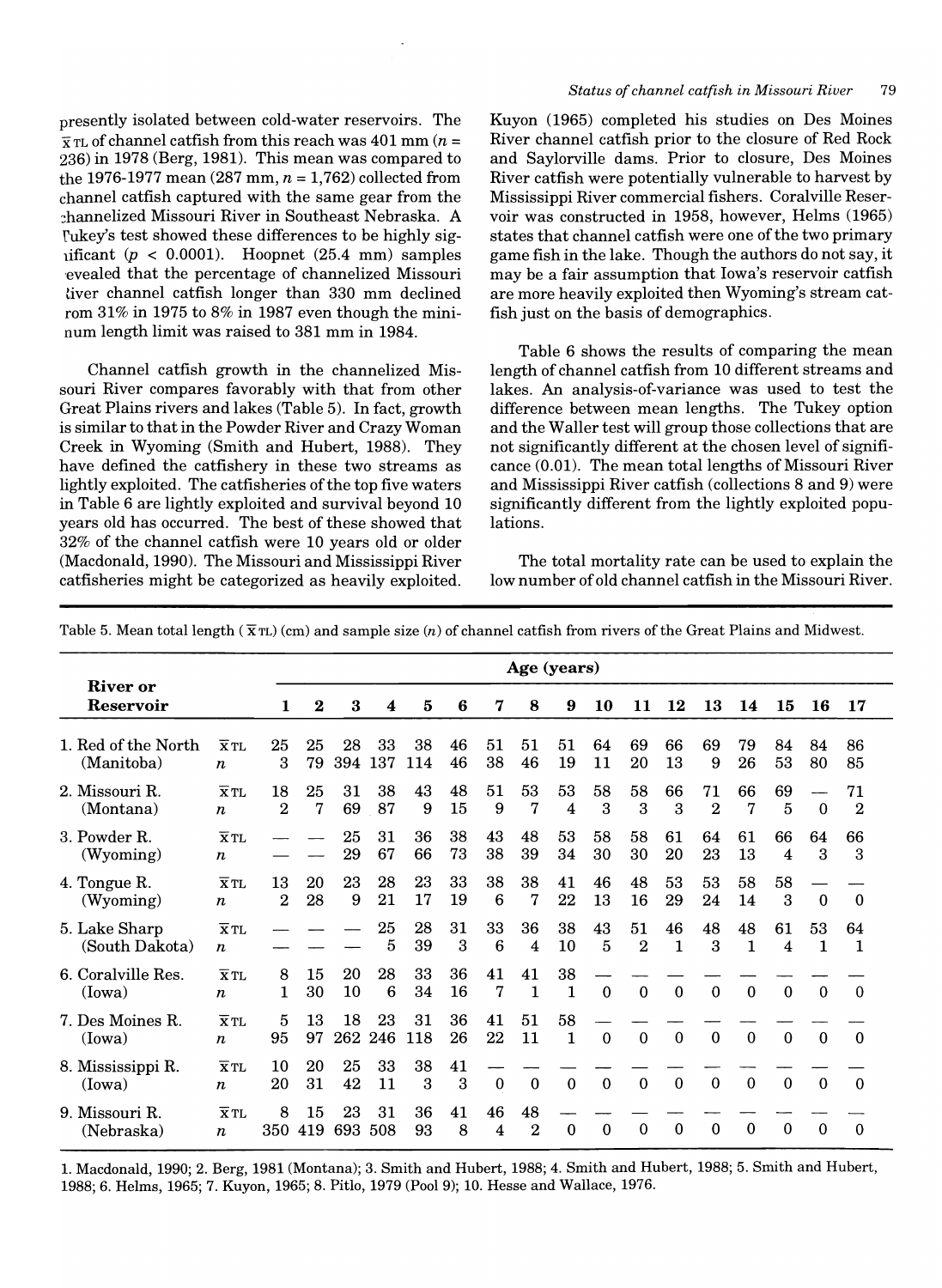Table 6. Comparison of mean length (mm) of channel catfish from rivers of the Great Plains and Midwest using two different tests. The significance level chosen for these comparisons was 0.01. Means with the same letter are not significantly different.

|                                   |       | Mean Tukey's |       |        |
|-----------------------------------|-------|--------------|-------|--------|
| <b>River or lake</b>              | No.   | length       | test  | Waller |
| 1. Mississippi River<br>in 1947   | 2,995 | 472          | A     | A      |
| 2. Red River<br>(Manitoba)        | 1,173 | 452          | в     | B      |
| 3. Powder River<br>(Wyoming)      | 472   | 442          | в     | в      |
| 4. Missouri River<br>(Montana)    | 234   | 396          | СD    | C      |
| 5. Tongue<br>(Wyoming)            | 230   | 391          | C D E | C      |
| 6. Lake Sharpe<br>(South Dakota)  | 85    | 345          | DЕ    | D      |
| 7. Coralville Reservoir<br>(Iowa) | 106   | 272          | F G   | E      |
| 8. Mississippi River<br>(Iowa)    | 110   | 226          | F G H | F      |
| 9. Missouri River<br>(Nebraska)   | 2,077 | 213          | GН    | FG     |
| 10. Des Moines River<br>(Iowa)    | 878   | 206          | G H   | G      |

1. Greenbank and Monson, 1947; 2. Macdonald, 1990; 3. Smith and Hubert, 1988; 4. Berg, 1981; 5. Elser et aI., 1977; 6. Elrod, 1974; 7. Helms, 1965; 8. Pitlo, 1979; 9. Hesse and Wallace, 1976; 10. Kuyon, 1965.

Hesse et al. (1982b) reported that total mortality of channel catfish increased from 37% of age-4 fish (338 mm) to 79% of age-5 fish (371 mm). This represented a 42% increase in mortality and it occurred as channel catfish reached the legal commercial size-limit. Total mortality was calculated using the percentage frequency between age-classes (Ricker, 1975) for those age-classes that were fully recruited to baited hoopnets. Baited hoopnets do not collect young age-classes of channel catfish in true proportion to their actual density. The dome of a catch curve is at age 3 (Hesse et aI., 1978). Therefore, total and instantaneous annual mortality, and total and instantaneous fishing mortality was calculated from tag returns from a study of Niobrara River channel catfish. Natural mortality comprised 1% of the annual total mortality rate and 2% of the instantaneous rate in winter and 13% of total and 8% of instantaneous in summer (Hesse et al., 1979b).

Newcomb (1989) used the method of Brownie et aI. (1985) to estimate survival from tag returns. Total survival for all size groups of channel catfish was estimated at 24%, but only 12% of all legal sized catfish survived. The Brownie et aI. (1985) method used by Newcomb (1989) to calculate survival from tag returns does not require the assumption of complete return of all tags caught. Survival of legal-sized channel catfish was found to be the highest (59%) during the initial year of an increase in the commercial size limit (330 mm TL to 381 mm TL). Moreover, survival declined to 21% by year two, and 12% by year three. The survival of sublegal fish declined from 65% to 25% to 23%. These data suggest that there has been low compliance with size limit restrictions.

Pitlo (1979) calculated a geometric mean of the total mortality rates between age groups of channel catfish in the Mississippi River as a tool to compare mortality among four navigation pools. A similar exercise was used to compare Missouri River mortality with mortality rates for catfish populations in other Great Plains and Midwest states (Table 7). Channelized Missouri River mean mortality for 1974 and 1975 was 72%  $(sE = 12\%)$ . The only mean mortality estimate approaching this level was the Mississippi River, Pool 9 estimate of  $70\%$  ( $SE = 18\%$ ) (Helms, 1975). This table also shows the percent of the sample population of channel catfish that exceeded 10 years of age. A high mean rate of exploitation was related to a low density of older fish.

Figure 2 is a plot of mortality rate by age; the data are from Table 5.6 in Hesse et aI. (1982b). It shows that lower mortality rates occurred in the unchannelized Missouri River between Lewis and Clark Lake and the tailwaters of Fort Randall Dam (mean mortality  $= 0.42$ ,  $SD = 0.21$ ) then the remainder of the river downstream from Gavins Point Dam. This mean mortality rate was significantly different ( $p = 0.005$ ) then the mean mortality rate downstream from Gavins Point Dam (mean mortality =  $0.66$ ,  $SD = 0.15$ ). The unchannelized reach was more lightly exploited by commercial fishers. According to Zuerlein (1987) only 5% of all commercial fishers reported fishing this section of the river. The unchannelized reach between Yankton, South Dakota and South Sioux City, Nebraska was fished by 27% of the respondents and mean mortality was  $0.63$  (sp = 0.13). However, this reach is open to migration of catfish to and from the channelized section of the river, while the upper unchannelized reach is isolated by Gavins Point Dam. This may account for the much higher mean mortality rate in the lower unchannelized section.

The upper channelized section (South Sioux City to Omaha, Nebraska) was fished by 28% of respondents and mean mortality was  $0.67$  (sp = 0.17). The lower channelized reach from Omaha to Rulo, Nebraska, was fished by 40% of the respondents and mean mortality was  $0.69$  (sp =  $0.14$ ).

Figure 2 also shows the mortality rates from the Niobrara River and Little Nemaha River populations of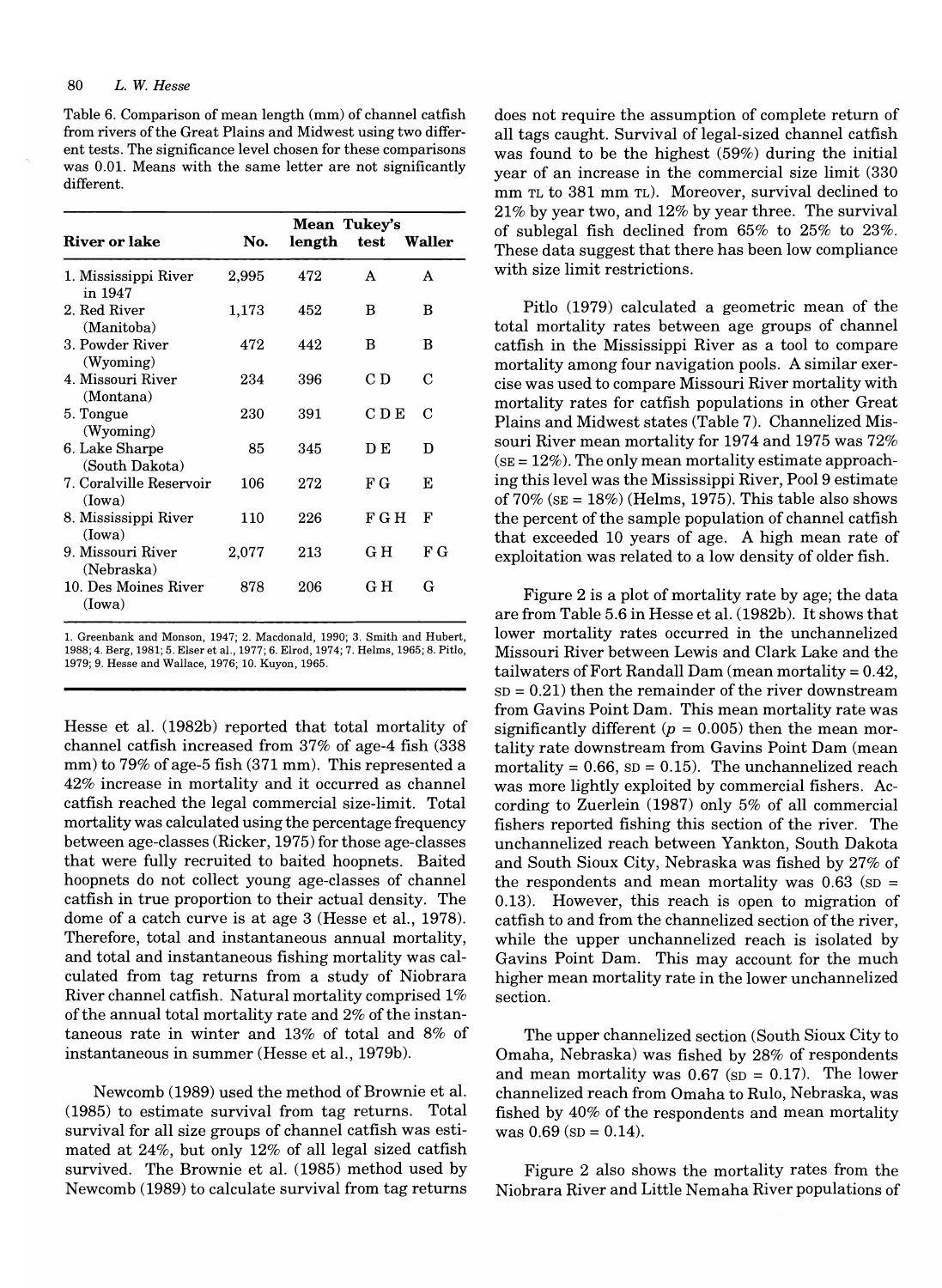|                                                   | Percent mortality by age |          |                  |                          |    |    |          |    |    |                      |                         |                                |          |
|---------------------------------------------------|--------------------------|----------|------------------|--------------------------|----|----|----------|----|----|----------------------|-------------------------|--------------------------------|----------|
| <b>River or lake</b>                              | $\bf{2}$                 | $\bf{3}$ | $\boldsymbol{4}$ | $\bf{5}$                 | 6  | 7  | 8        | 9  | 10 | <b>Mean</b><br>mort. | SE                      | $%10$ -yrs Sample<br>and older | size     |
| 1. Powder R., Crazy<br>Woman Cr., Wyoming         |                          |          |                  |                          | 47 |    | 12       | 15 |    | 25                   | 11                      | 27                             | 472      |
| 2. Des Moines R.,<br>Iowa                         | 44                       | 47       | 64               |                          |    | 15 | 67       |    |    | 47                   | 9                       | 0.6                            | 503      |
| 3. Des Moines R.,<br>Iowa                         |                          | 48       | 62               | 50                       |    |    |          |    |    | 53                   | $\overline{\mathbf{4}}$ | $\bf{0}$                       | 380      |
| 4. Saginaw Bay,<br>Michigan                       |                          |          |                  |                          | 51 | 81 | 25       |    | 67 | 56                   | 12                      | 10                             | 916      |
| 5. Grand Lake,<br>Oklahoma                        | 32                       | 41       | 77               |                          | 33 |    |          |    |    | 46                   | 11                      | $\bf{0}$                       | 188      |
| 6. Lake Dardanelle,<br>Arkansas                   |                          |          |                  |                          | 52 | 60 | 45       |    |    | 52                   | $\overline{\mathbf{4}}$ | $\mathbf 0$                    | 112      |
| 7. Lake Carl Blackwell,<br>Oklahoma               |                          |          |                  |                          | 36 | 8  | 69       |    |    | 38                   | 18                      | $\boldsymbol{6}$               | 255      |
| 8. Lake of the Ozarks,<br>Missouri                |                          |          |                  | 38                       | 21 | 66 |          |    |    | 42                   | 13                      | $\mathbf 0$                    | 434      |
| 9. Tongue,<br>Wyoming                             |                          |          | 22               | $\overline{\phantom{0}}$ | 62 |    |          | 4  |    | 29                   | 17                      | 43                             | 231      |
| 10. Tuttle Cr.,<br>Kansas                         |                          | 47       |                  | 55                       |    | 75 | 34       |    |    | 53                   | 9                       | 0.6                            | 492      |
| 11. Lake Erie,<br>Michigan                        | 35                       | 54       | 50               |                          |    |    |          |    |    | 46                   | 6                       | $\boldsymbol{0}$               | 2,158    |
| 12. Lake Sharp,<br>South Dakota                   |                          |          |                  | 91                       |    | 29 |          | 50 | 67 | 59                   | 13                      | 21<br>11                       | 85<br>93 |
| 13. Kentucky Lake,<br>Tennessee<br>14. Red River, |                          | 64       | 7<br>18          | 62<br>56                 | 25 |    | 27<br>50 |    |    | 32<br>43             | 16<br>9                 | 32                             | 1,281    |
| Manitoba<br>15. Upper Missouri R.,                |                          |          | 89               |                          | 33 | 25 | 34       |    |    | 45                   | 15                      | 11                             | 236      |
| Montana<br>16. Coralville Reservoir,              | 68                       | 34       |                  | 53                       | 53 |    |          |    |    | 52                   | 7                       | $\mathbf 0$                    | 106      |
| Iowa<br>17. CoralvilleTailwater,                  | 1                        | 27       |                  | 78                       | 1  |    |          |    |    | 27                   | 18                      | $\mathbf 0$                    | 48       |
| Iowa<br>18. Mississippi R., Pool-9,               |                          |          |                  | 25                       | 52 | 36 | 43       |    |    | 39                   | 6                       | $\bf{0}$                       | 144      |
| Iowa<br>19. Mississippi R., Pool-9,               | 51                       | - 88     |                  |                          |    |    |          |    |    | 70                   | 18                      | $\bf{0}$                       | 5,709    |
| Iowa<br>20. Mississippi R., Pool-9,               |                          |          | 5                | 41                       | 9  |    | 93       |    |    | 37                   | 20                      | 0.5                            | 213      |
| Iowa<br>21. Missouri R.<br>Nebraska               |                          |          | 37               | 79                       | 95 |    | 75       |    |    | 72                   | 12                      | $\boldsymbol{0}$               | 4,981    |

Table 7. Total annual mortality calculated from the percentage frequency of age-class distributions (Ricker 1975), from rivers and lakes of the Great Plains and Midwest.

1. Smith and Hubert, 1988; 2. Muncy, 1959; 3. Kuyon, 1965; 4. Lorantas, 1982; 5. Sneed, 1951; 6. Freeze and Tatum, 1977; 7. Jerald and Brown, 1971; 8. Marzolf, 1955; 9. Elser et aI., 1977; 10. Klaassen and Townsend, 1973; 11. DeRoth, 1965; 12. Elrod, 1974; 13. Conder and Hoffarth, 1962; 14. Macdonald, 1990; 15. Berg, 1981; 16. Helms, 1965; 17. Helms, 1965; 18. Schoumacher and Ackerman, 1965; 19. Helms, 1975; 20. Pitlo, 1979; 21. Hesse et aI., 1982b.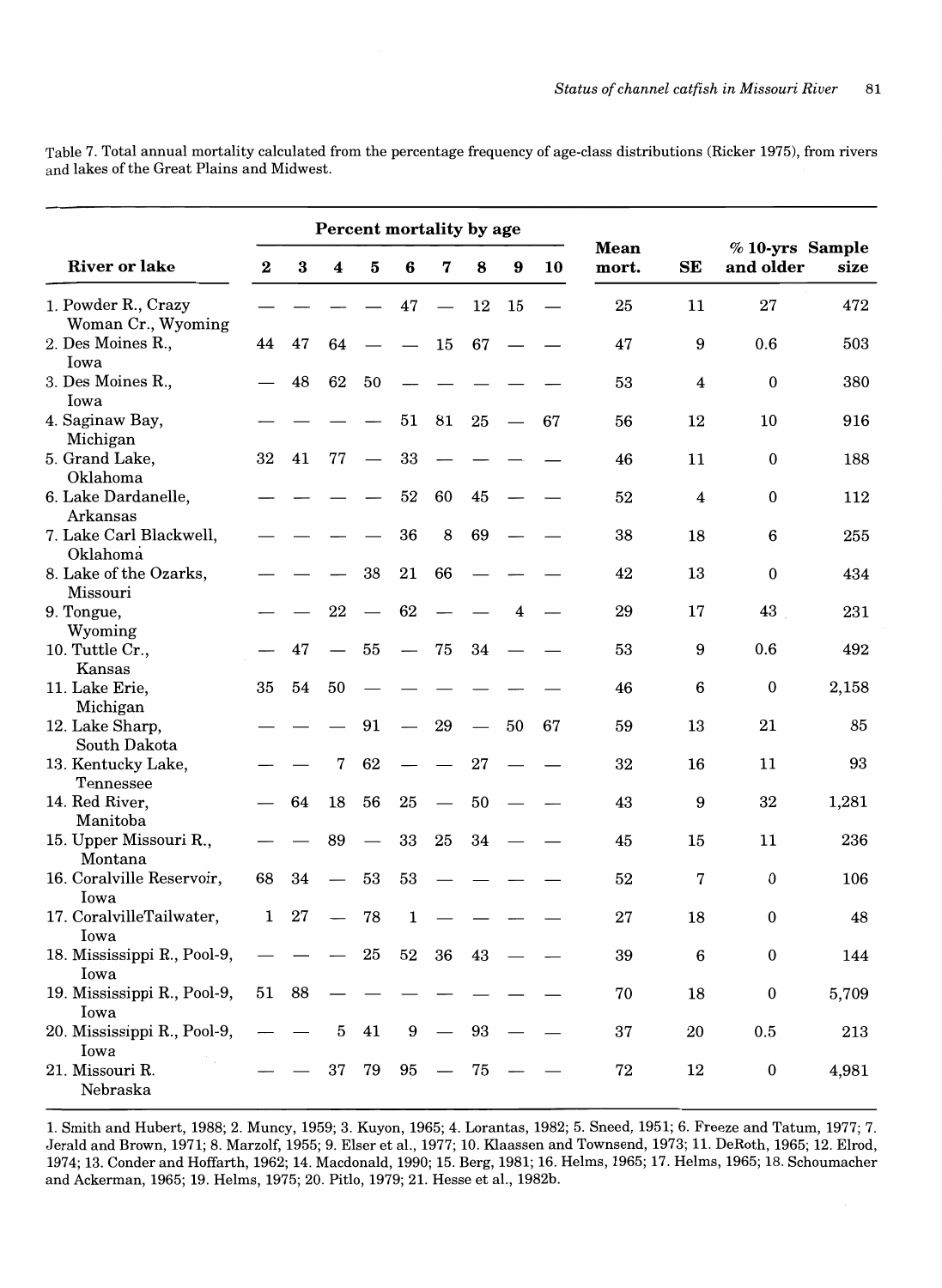

Figure 2. Total annual mortality rate for four sections of the Missouri River in Nebraska, the Niobrara River and the Little Nemaha River.

channel catfish. Lower mean mortality occurs in the tributary populations  $(0.42, SD = 0.21$  for the Niobrara River catfish and  $0.55$ ,  $SD = 0.15$  for the Little Nemaha). Tributaries can serve as refugia at least for 5 or 6 years. Eventually these older fish are harvested by set-line fishers in the tributary streams or as the fish move back into the main channel Missouri River and become vulnerable to nets.

# **Implemented harvest restrictions**

The Department has maintained that where it was necessary to rebuild stressed fish stocks that it would be done through selective restrictions on fishing methods. Furthermore, it has been the Department's policy that re-allocation of selected species in the Missouri River commercial catch may be necessary to ensure equitable distribution of the resource to all users (Zuerlein and Sheets, 1988). Therefore, proposed harvest restrictions were developed based on the fact that selected fish stocks had been overharvested, and that these stocks should be rebuilt through conservative harvest practices and habitat restoration. Secondly, any surplus production which may become available should be allocated to the recreational user first. The determination regarding an available surplus will be made after a sufficient period of time has expired under reduced harvest regulations.

**In** order to rebuild damaged stocks, all commercial harvest of channel catfish was suspended in areas of the river jointly managed with South Dakota effective 1

January 1992. Closure of commercial harvest for Iowa, Missouri, and Kansas fishers became effective 1 July 1992. However, the decision to close these fisheries was adopted by South Dakota and Missouri Fish and Game Commissioners in July of 1990 and by Nebraska Fish and Game Commissioners in October of 1990, while Iowa and Kansas approval came early in 1991, in order to provide commercial fishers an opportunity to phase out their netting operations.

The number of fishers reporting commercial activity (other species remained as legal catch) declined from 131 in 1989 to 116 in 1990, 90 in 1991 and 73 in 1992. Conservation Officers reported that several of the largest and most successful catfish netters sold their equipment and ceased further netting within weeks of the decision to close catfish netting in July and October of 1990 (personal communication, William Krause, Conservation Officer, Auburn, Nebraska). The mean total harvest per year for 1986-1989 was 12,502 kg. The reported total harvest in 1990 was higher at 14,195 kg. However, the harvest increased only in lower reaches of the channelized section, and in fact dropped by 17% in the unchannelized section. The 1991 total harvest dropped dramatically to 9,805 kg (down by nearly 22% for the 1986-1989 period). The higher channelized-reach harvest in 1990 was most likely a result of fishers capitalizing on the fully recruited 1986 year-class, which, as previously noted, was very large.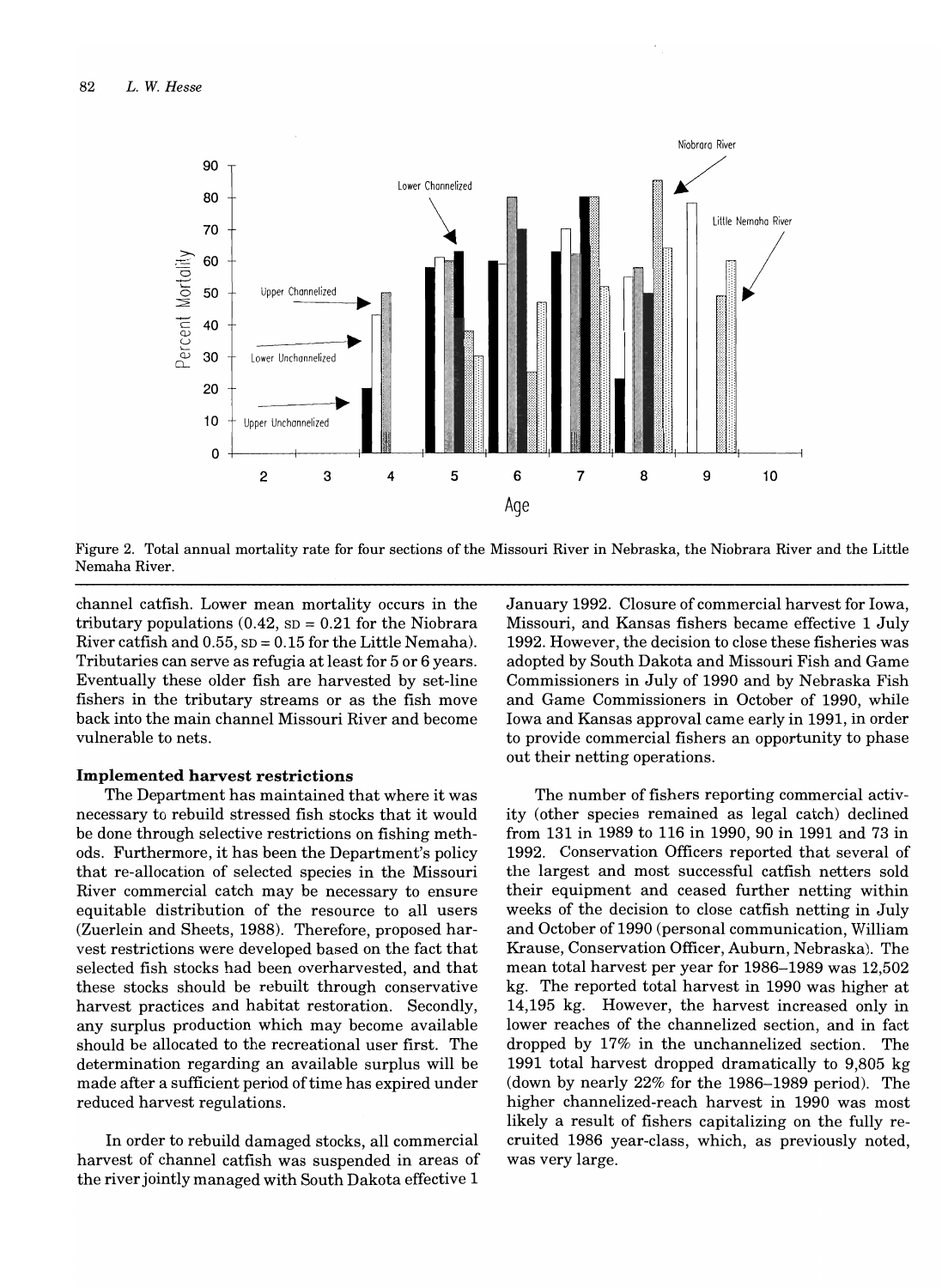# **First response of channel catfish to changing regulations**

Only two field seasons have passed since the actual closure became effective. Weather has complicated the documentation process. Severe drought gripped the Missouri River Basin from 1987 through 1991, followed by much-above-normal precipitation in the lower basin (south of Gavins Point Dam) in 1991 through 1993. Lower basin tributaries normally become dewatered during the summer growing season due to irrigation withdrawal. Under such circumstances channel catfish remained in the main channel. Beginning in late summer 1991, tributary stream stages remained much above normal continuously through 1993. Channel catfish found more suitable habitat in these streams and for the most part have not returned to the main channel. The main-channel catch per unit effort declined from an average of 9.3 channel catfish per netnight in 1974-75 (which were average water years) to 5 per net-night in 1987 (first year of drought), 3.5 in 1989, and 1.7 in 1992. By 1993 the catch increased to 3.2 per net-night, which would suggest that some fish have begun to return to the main channel. In contrast to the main channel collections, the small number of nets set in the mouth of one tributary in 1992 resulted in a catch of 32.5 channel catfish per net-night. Sport fishers have reported low success in the main channel during the drought as well. Clearly more time must pass before the full complement of size classes of channel catfish are once again represented in the main channel. However, the samples that have been acquired since the harvest restrictions were approved suggest that channel catfish have responded to reduced exploitation (Table 8).

The 25.4-mm mesh net samples showed more significant changes in mean length than samples acquired from 38.1-mm nets. When 1987 samples were compared with 1993 samples, there was a significant increase in mean length in both type nets and in both river sections. Moreover, the  $\bar{x}$ TL of channel catfish captured with 25.4-mm mesh hoopnets from the channelized section during the period of 1987-1989 was 273 mm  $(n = 755, SD = 72$  mm), while the mean for the period of 1990-93 was  $312 \text{ mm}$   $(n = 372, \text{ SD} = 80)$ mm). The difference was significant (Prob  $> t = 0.0001$ ). The mean length from 38.1-mm mesh nets was not significant. The reverse was true in the unchannelized section of the river. The mean for the first period was 378 mm ( $n = 184$ ,  $SD = 49$  mm), and 390 mm ( $n = 171$ ,  $SD$  $= 56$ ) for the second period (Prob  $> t = 0.03$ ) for fish captured with 38.1-mm nets. The mean length difference for fish captured with 25.4-mm nets was not significant.

Since enhanced survival will enhance recruitment,

more small fish in the sample will impact the population mean length by reducing the magnitude of the increase. Change in percentage composition in selected size groups can be used to indicate population re-structure. Table 9 shows the percentage of channel catfish which exceeded 330 mm TL and 400 mm TL that were collected by both net types. The increase in numbers of larger fish from enhanced survival is readily demonstrated in 25.4-mm mesh net samples, especially in the channelized section of the river. An abrupt change occurred beginning in 1990. The percent over 330 mm increased from a mean of  $14.3\%$  for  $1987-1989$  to  $42.8\%$ for 1990-1993. Unchannelized section samples from the 38.1 mm nets show a similar pattern (82% for 1988- 1989 to 91.3% for 1990-1993).

# RECOMMENDED FUTURE MANAGEMENT OF **MISSOURI RIVER CHANNEL CATFISH**

It is important to maintain conservative harvest limits until it is possible to track survival for a longer period of time. Annual hoopnetting is important and more effort needs to be placed on obtaining an age distribution in addition to length and weight frequencies.

Large channel catfish are not abundant and because they are vulnerable to selective sport harvest by fishers using passive gear such as trotlines or setlines, it is important to further restrict the harvest of these older animals. This can be achieved in two ways: 1. set a maximum-length limit (protect catfish longer that a set size), 2. restrict the number of legal hooks and/or limit the passive gear fishing season. I prefer both types of restriction to assure that channel catfish will recover from nearly 150 years of over-exploitation. The maximum-length limit should be set initially at 500 mm total length. Any channel catfish caught, which measures 500 mm TL or longer, should be released. As the population ages the maximum length limit can be increased slightly. This will assure that high quality, eating sized fish can still be harvested, while increasing the density of preferred, memorable, and trophy sized catfish (Gabelhouse, 1984).

Conservation Officers complain about the liberal hook (15 per person) limits. Such "sport" harvest can be as significant on the over-harvest of catfish as the net was (Quinn, 1993). I recommend a hook limitation off our per person. These could either be fished passive (set line) or active (rod and reel) but not both.

Lastly, I would recommend that passive catfishing should not be allowed during the pre-spawning period, which runs from 1 May to 15 June in the Missouri River and its tributaries.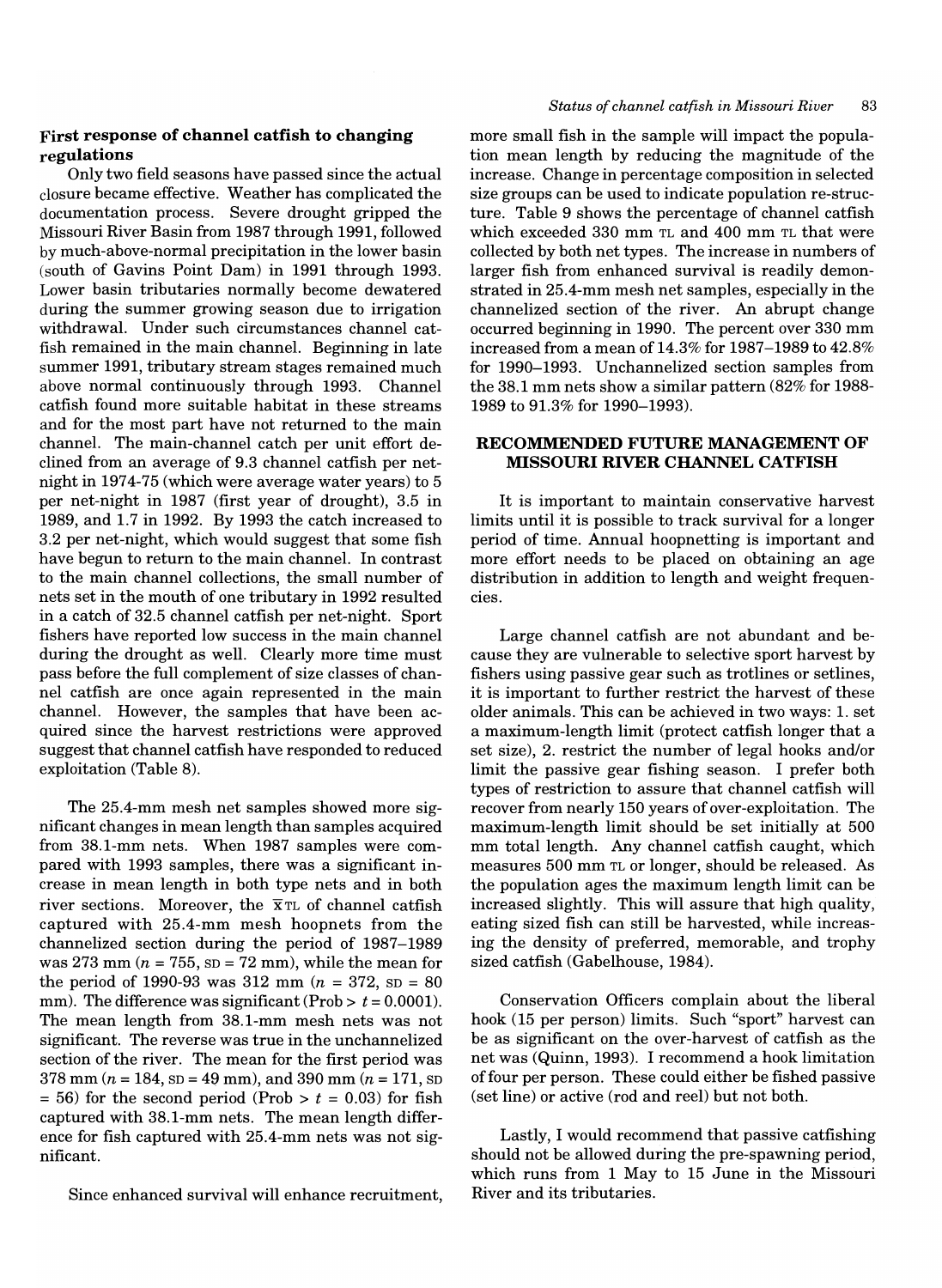Table 8. Grouped year comparisons (t-test) of mean total length ( $\bar{x}$  TL) of channel catfish captured from the Missouri River.

| 25.4 mm Mesh Hoopnets |            |                  |      |                            |            |      |         |         |                  |       |  |
|-----------------------|------------|------------------|------|----------------------------|------------|------|---------|---------|------------------|-------|--|
|                       |            | n                |      | $\overline{\mathbf{x}}$ TL | SD         |      |         | t-val.  | $\boldsymbol{P}$ |       |  |
| <b>Year/Location</b>  | Yr.1       | Yr.2             | Yr.1 | Yr.2                       | Yr.1       | Yr.2 | Yr.1    | Yr.2    | Yr.1             | Yr.2  |  |
| 1987-1988             |            |                  |      |                            |            |      |         |         |                  |       |  |
| Channelized           | 116        | 306              | 286  | 267                        | 52         | 75   | 3.02    | 2.56    | 0.003            | 0.011 |  |
| Unchannelized         | 120        | 82               | 285  | 319                        | 32         | 53   | $-5.37$ | $-5.86$ | 0.001            | 0.001 |  |
| 1988-1989             |            |                  |      |                            |            |      |         |         |                  |       |  |
| Channelized           | 306        | 333              | 267  | 274                        | 75         | 75   | $-1.19$ | $-1.19$ | 0.235            | 0.235 |  |
| Unchannelized         | 82         | 224              | 319  | 270                        | 53         | 46   | 7.53    | 8.05    | 0.001            | 0.001 |  |
| 1989-1990             |            |                  |      |                            |            |      |         |         |                  |       |  |
| Channelized           | 333        | 43               | 274  | 365                        | 75         | 82   | $-6.93$ | $-7.45$ | 0.001            | 0.001 |  |
| Unchannelized         | 224        | 129              | 270  | 256                        | 46         | 49   | 2.60    | 2.64    | 0.010            | 0.009 |  |
| 1990-1991             |            |                  |      |                            |            |      |         |         |                  |       |  |
| Channelized           | 43         | 76               | 365  | 302                        | 82         | 82   | 4.06    | 4.06    | 0.001            | 0.001 |  |
| Unchannelized         | 129        | 66               | 256  | 318                        | 49         | 75   | $-6.13$ | $-7.00$ | 0.001            | 0.001 |  |
| 1991-1992             |            |                  |      |                            |            |      |         |         |                  |       |  |
| Channelized           | 76         | 146              | 302  | 293                        | 82         | 77   | 0.73    | 0.74    | 0.468            | 0.458 |  |
| Unchannelized         | 66         | 3                | 319  | 369                        | 75         | 148  | $-0.59$ | $-1.10$ | 0.613            | 0.275 |  |
| 1992-1993             |            |                  |      |                            |            |      |         |         |                  |       |  |
| Channelized           | 146        | 107              | 293  | 324                        | ${\bf 77}$ | 73   | $-3.20$ | $-3.18$ | 0.002            | 0.002 |  |
| Unchannelized         | 3          | $\mathbf{1}$     | 369  | $222\,$                    |            | -    |         |         |                  |       |  |
| 1987-1993             |            |                  |      |                            |            |      |         |         |                  |       |  |
| Channelized           | 116        | 107              | 286  | 324                        | 52         | 73   | $-4.40$ | $-4.46$ | 0.001            | 0.001 |  |
| Unchannelized         | 120        | $\mathbf{1}$     | 284  | 222                        |            |      |         |         |                  |       |  |
|                       |            |                  |      | 38.1 mm Mesh Hoopnets      |            |      |         |         |                  |       |  |
|                       |            |                  |      |                            |            |      |         |         |                  |       |  |
| 1987-1988             |            |                  |      |                            |            |      |         |         |                  |       |  |
| Channelized           | 8          | $\boldsymbol{3}$ | 405  | 401                        | 27         | 28   | 0.22    | 0.22    | 0.837            | 0.828 |  |
| Unchannelized         | 3          | 131              | 337  | 381                        | 74         | 45   | $-1.02$ | $-1.66$ | 0.414            | 0.099 |  |
| 1988-1989             |            |                  |      |                            |            |      |         |         |                  |       |  |
| Channelized           | 3          | 93               | 401  | 380                        | 28         | 50   | 1.24    | 0.72    | 0.324            | 0.474 |  |
| Unchannelized         | 131        | 50               | 381  | 375                        | 44         | 59   | 0.62    | 0.70    | 0.537            | 0.484 |  |
| 1989-1990             |            |                  |      |                            |            |      |         |         |                  |       |  |
| Channelized           | 93         | 26               | 380  | 389                        | 50         | 33   | $-1.04$ | $-0.83$ | 0.301            | 0.407 |  |
| Unchannelized         | 50         | 71               | 375  | 390                        | 59         | 58   | $-1.39$ | $-1.39$ | 0.168            | 0.167 |  |
| 1990-1991             |            |                  |      |                            |            |      |         |         |                  |       |  |
| Channelized           | 26         | 192              | 389  | 388                        | 33         | 48   | 0.15    | 0.11    | 0.883            | 0.910 |  |
| Unchannelized         | 71         | 46               | 390  | 371                        | 58         | 44   | 2.01    | 1.90    | 0.047            | 0.059 |  |
| 1991-1992             |            |                  |      |                            |            |      |         |         |                  |       |  |
| Channelized           | 192        | 142              | 388  | 392                        | 48         | 74   | $-0.62$ | $-0.66$ | 0.535            | 0.510 |  |
| Unchannelized         | 46         | ${\bf 20}$       | 371  | 419                        | 44         | 80   | $-2.53$ | $-3.14$ | 0.018            | 0.003 |  |
| 1992-1993             |            |                  |      |                            |            |      |         |         |                  |       |  |
| Channelized           | 142        | 29               | 392  | 368                        | 74         | 66   | 1.77    | 1.64    | 0.084            | 0.104 |  |
| Unchannelized         | ${\bf 20}$ | 34               | 419  | 400                        | 80         | 44   | 0.96    | 1.11    | 0.346            | 0.273 |  |
| 1987-1993             |            |                  |      |                            |            |      |         |         |                  |       |  |
| Channelized           | 8          | 29               | 405  | 368                        | 27         | 66   | 2.40    | 1.55    | 0.023            | 0.129 |  |
| Unchannelized         | 3          | 34               | 337  | 400                        | ${\bf 74}$ | 44   | $-1.46$ | $-2.27$ | 0.276            | 0.029 |  |

tant resource before the turn of the century. It pro- to happen unless the aggressive harvest restrictions vided sustenance for humans traveling through and adopted in 1990 are strengthened in future years. those building permanent homesteads. However, overexploitation occurred without the realization of these The pioneer ethic is not an acceptable contempoearly residents. The channel catfish is highly prized rary management philosophy. The Missouri River chantoday by contemporary anglers, but the river can no nel catfish is a durable species, but its worth today longer provide quantity and quality. The pervasive should not be defined by the taste of its flesh but rather

FINAL COMMENTS changes in form and function of the Missouri River hydrosystem has now made it difficult to recover even a The Missouri River channel catfish was an impor- limited quality fishery. It is most assuredly not going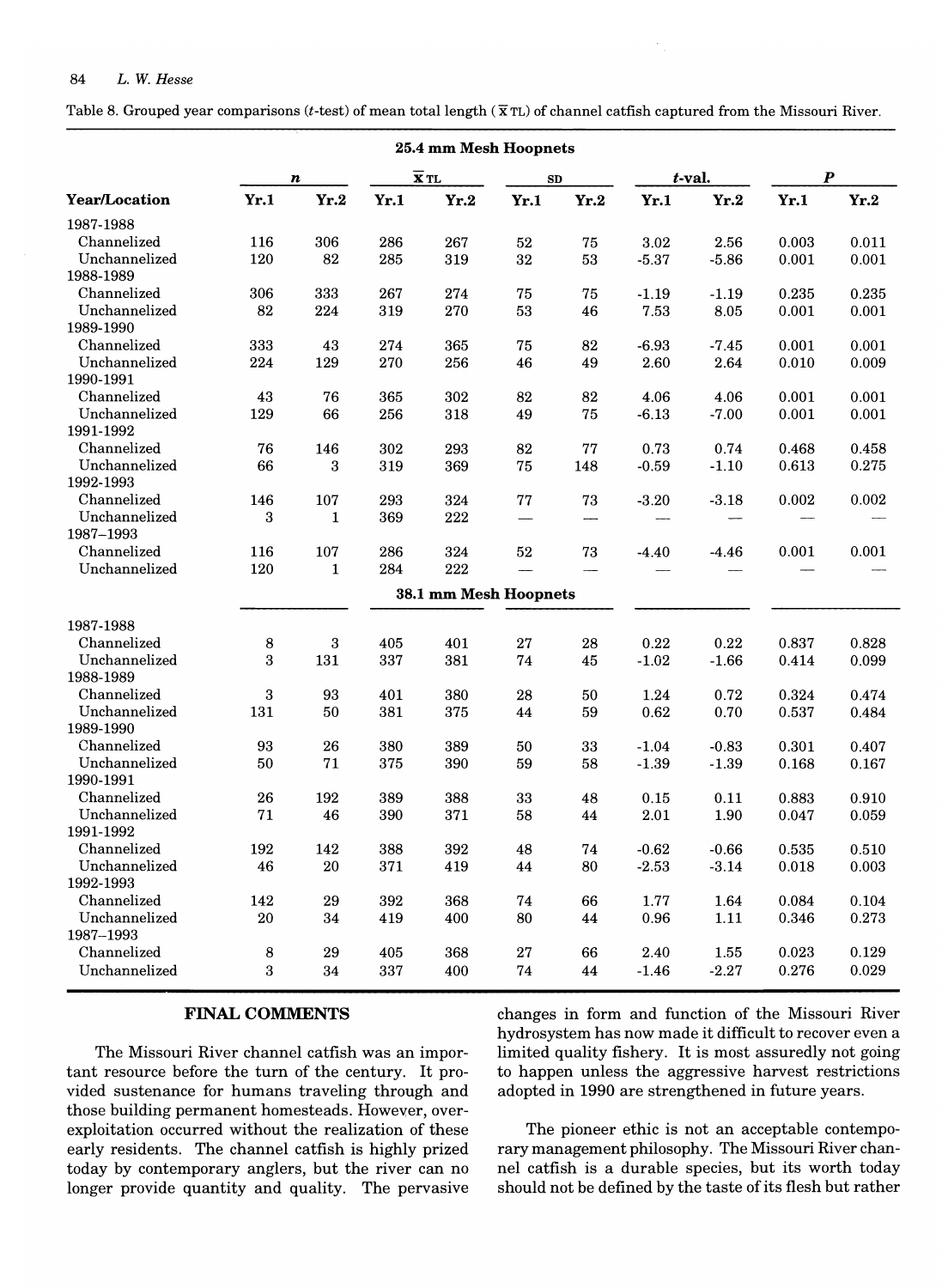Table 9. Mean total length  $(\bar{x}TL)$  of channel catfish captured in 25.4- and 38.1-mm mesh hoopnets in channelized and unchannelized sections of the Missouri River, and the percentage ofthe sample greater than 330 mm and 400 mm. The number in parentheses is the sample size.

| Year/Location | $\overline{\mathbf{x}}$ TL $(25.4)$ |    | % > 330 mm % > 400 mm | $\overline{\mathbf{x}}$ TL $(38.1)$ | $\% > 330$ mm | $\%$ > 400mm |
|---------------|-------------------------------------|----|-----------------------|-------------------------------------|---------------|--------------|
| 1987          |                                     |    |                       |                                     |               |              |
| Channelized   | 286(116)                            | 8  | $\boldsymbol{2}$      | 405(8)                              | 100           | 50           |
| Unchannelized | 284(120)                            | 4  | 1                     |                                     |               |              |
| 1988          |                                     |    |                       |                                     |               |              |
| Channelized   | 265(293)                            | 17 | $\,2$                 |                                     |               |              |
| Unchannelized | 319(82)                             | 46 | $\boldsymbol{0}$      | 381(131)                            | 82            | 23           |
| 1989          |                                     |    |                       |                                     |               |              |
| Channelized   | 274(333)                            | 18 | 3                     | 380 (93)                            | 82            | 17           |
| Unchannelized | 270(224)                            | 5  | $\overline{2}$        | 375 (50)                            | 86            | 16           |
| 1990          |                                     |    |                       |                                     |               |              |
| Channelized   | 365(43)                             | 62 | 28                    | 389(26)                             | 91            | 23           |
| Unchannelized | 256(129)                            | 5  | $\overline{2}$        | 390(71)                             | 85            | 27           |
| 1991          |                                     |    |                       |                                     |               |              |
| Channelized   | 304(81)                             | 31 | 11                    | 388(220)                            | 89            | 26           |
| Unchannelized | 319 (66)                            | 38 | 12                    | 371(46)                             | 88            | 13           |
| 1992          |                                     |    |                       |                                     |               |              |
| Channelized   | 309(209)                            | 34 | 10                    | 392(144)                            | 88            | 28           |
| Unchannelized | 370(3)                              |    |                       | 419(20)                             | 95            | 35           |
| 1993          |                                     |    |                       |                                     |               |              |
| Channelized   | 324(107)                            | 44 | 10                    | 368 (27)                            | 67            | 15           |
| Unchannelized |                                     |    |                       | 400 (34)                            | 97            | 32           |

by the mystique of one-time behemoths that lived to reach 20 kg.

# ACKNOWLEDGMENTS

Many biologists and technicians have contributed to the acquistion of these data, including: Charles Wallace, Larry Lehman, Gene Zuerlein, Roger Vancil, Leonard Koziol, Brad Newcomb, Leigh Ann Retelsdorf, Scott Wessel, Nile Kemble, Nancy Cole, Brett Kolterman, Dave Schumacher, Pat O'Brien, Joe Cassidy, Melanie Vorderstrasse, Cindy Cook, Daniel Wolff, and Paul Tornblom among others. Most noteworthy was the help provided by Gerald Mestl, who assisted with statistical processing for nearly eight years. It is important to note that William Bailey and Wes Sheets, Department Administrators, were instrumental in the organization of the protocol that lead up to the final decisions to close commercial catfishing on the Missouri River.

# LITERATURE CITED

- Berg, R. K. 1981. *Fish populations of the wild and scenic Missouri River, Montana.* Montana Department of Fish, Wildlife and Parks, Final report, D-J project FW-3-R: 242 pp.
- Bodaly, R A., J. D. Reist, D. M. Rosenberg, P. J. McCart,

and R. E. Hecky. 1989. Fish and fisheries of the Mackenzie and Churchill River Basins, Northern Canada. *In:* D. P. Dodge (ed.), *Proceedings of the International Large River Symposium. Canadian Special Publications of Fisheries and Aquatic Sciences* 106: 128-144.

- Boyle, R. H. 1969. *The Hudson River, a natural and unnatural history.* New York, W.W. Norton and Company: 304 pp.
- Brousseau, C.B. and G.A. Goodchild. 1989. Fisheries and yields in the Moose River Basin, Ontario. *In* : D. P. Dodge (ed.), *Proceedings of the International Large River Symposium. Canadian Special Publications of Fisheries and Aquatic Sciences* 106: 145- 158.
- Brownie, C., D. R. Anderson, K. P. Burnham, and D. S. Robson. 1985. *Statistical inference from band recovery data-a handbook.* U.S. Fish and Wildlife Service Resource Publication 156.
- Conder, J. R, and R. Hoffarth. 1962. Growth of channel catfish, and blue catfish in the Kentucky Lake portion of the Tennessee River in Tennessee. *Proceedings of the Annual Conference, Southeastern Association of Fish and Wildlife Agencies* 16: 348- 354.
- DeRoth, G. C. 1965. Age and growth studies of channel catfish in western Lake Erie. *Journal of Wildlife Management* 29: 280-286.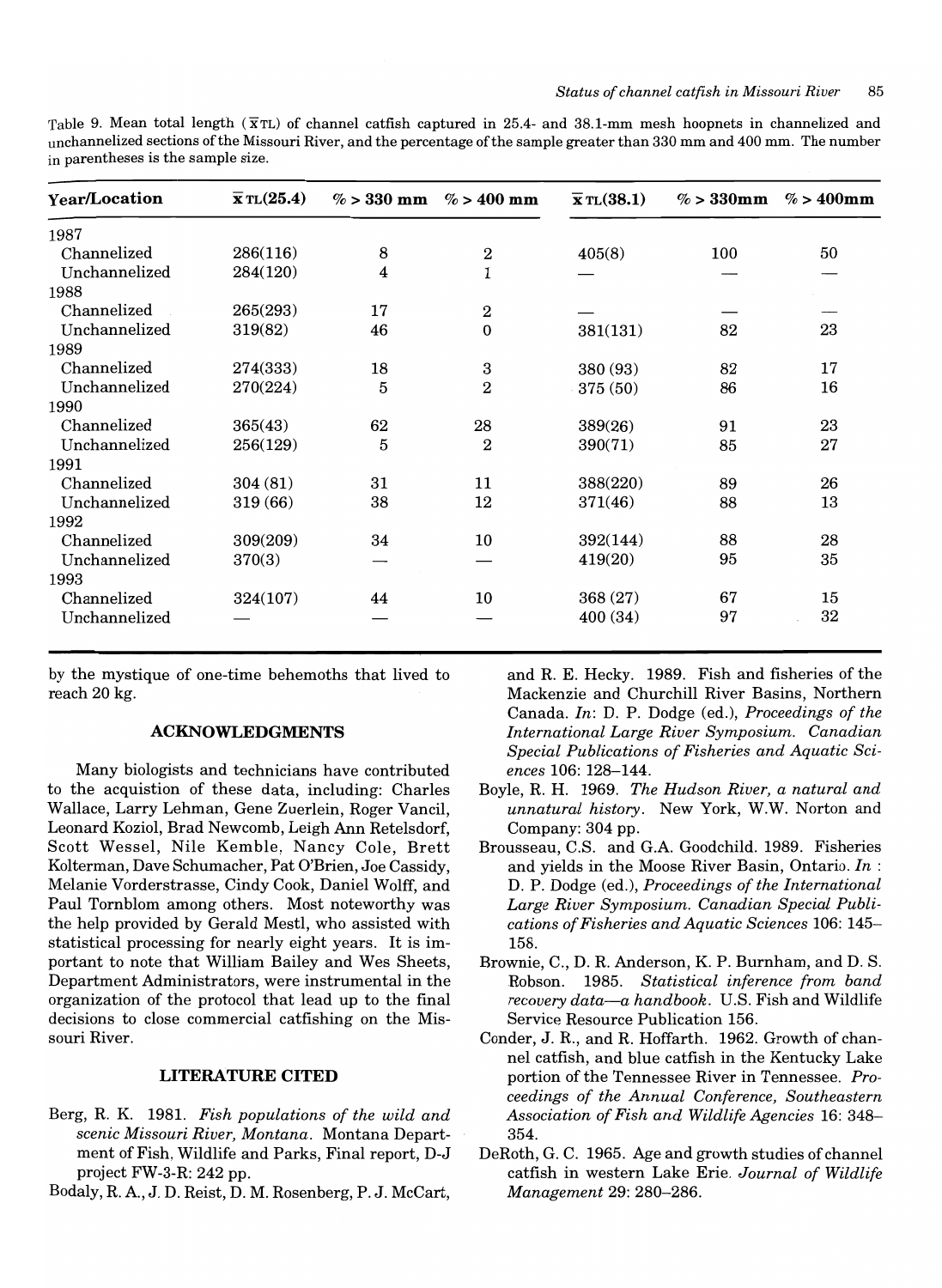- Elrod, J. H. 1974. Abundance, growth, survival, and maturation of channel catfish in Lake Sharpe, South Dakota. *Transactions of the American Fisheries Society* 103: 53-58.
- Elser, A. A., R. C. McFarland, and D. Schwehr. 1977. *The effect of altered streamflow on fish of the Yellowstone and Tongue Rivers, Montana.* Montana Department of Fish and Game Technical Report No. 8.
- Freeze, T. M. and B. Tatum. 1977. Comparative age, growth, and condition of channel catfish from Lake Dardanelle, Arkansas. *Transactions of the Kentucky Academy of Science* 38: 123-127.
- Funk, J. L., and J. W. Robinson. 1974. *Changes in the channel of the lower Missouri River and effects on fish and wildlife.* Missouri Department of Conservation Aquatic Series No. 11: 52.
- Gabelhouse, D. W., Jr. 1984. A length-categorization system to assess fish stocks. *North American Journal of Fisheries Management* 4: 273-285.
- Greenbank, J., and M. A Monson. 1947. *Size and maturity of channel catfish.* St. Paul, Minnesota, U.M.R.C.C. third progress report of the technical committee for fisheries: 28-31.
- Groen, C. L. 1973. *A creel census survey of the Missouri River sport fishery.* Vermillion, University of South Dakota, unpublished M.A. Thesis: 126 pp.
- --, and J. C. Schmulbach. 1978. The sport fishery of the unchannelized and channelized middle Missouri River. *Transactions of the American Fisheries Society* 97(4): 412-418.
- Gulland, J. A. 1978. Assessment of a fishery. *In* : T. Bagenal (ed.) *Methods for assessment of fish production in fresh waters.* London, England, IBP Handbook No.3: 274-290.
- Helms, D. 1965. Age and growth of the channel catfish in the Coralville Reservoir. *Quarterly Biology Reports* 17(2): 6-13.
- ---. 1975. *Variations in the abundance of channel catfish year classes in the upper Mississippi River and causative factors.* Des Moines, Iowa, Technical Series 75-1: 31 pp.
- Hesse, L. W. 1980. *Creel survey -Missouri River commercial and sport fishermen.* Norfolk, Nebraska Game and Parks Commission, Final report, D-J Project F-15-R: 29 pp.
	- -. 1982. General introduction and methods including acknowlegement *In* : L.W. Hesse (ed.), *The Missouri River channel catfish.* Norfolk, Nebraska Game and Parks Commission, Nebraska Technical Series No. 11: 9-13.
	- -, Q. P. Bliss, and G. J. Zuerlein. 1982a. Some aspects of the ecology of adult fishes in the channelized Missouri River with special reference to the effects of two nuclear power generating stations. *In* : Hesse, Hergenrader, Lewis, Reetz, and Schlesinger (eds.), *The Middle Missouri River, A*

*collection of papers on the biology with special reference to power station effects.* The Missouri River Study Group: 225-278.

- ---, and J. Klammer. 1984. *Ecology of unchannelized reaches of the Missouri River.* Norfolk, Nebraska Game and Parks Commission, Progress report, D-J Project F-75-R: 102 pp.
- G. E. Mestl, P. P Sensenbaugh, P. A. Tornblom, R. J. Hollis, T. L. Nuttlemann, J. A. Vaughn, and J. A Harrison. 1993. *Recreational use survey of the Missouri River in Nebraska.* Norfolk, Nebraska Game and Parks Commission, Final Report DJ Project F-75-R.
- ., and G. E. Mestl. 1993. The status of Nebraska fishes in the Missouri River. 1. Paddlefish (Polyodontidae: *Polyodon spathula). Transactions of the Nebraska Academy of Sciences* 20: 53-65.
- -, and B. A. Newcomb. 1982. On estimating the abundance of fish in the upper channelized Missouri River. *North American Journal of Fisheries Management* 2: 80-83.
- $-$ , B. Newcomb, and S. Schainost. 1982b. Movement, population estimation, CPE, mortality, and harvest of Missouri River and tributary channel catfish. *In:* L.W. Hesse (ed.), *The Missouri River channel catfish.* Norfolk, Nebraska Game and Parks Commission, Nebraska Technical Series No. 11: 33-39.
- $-$ , and C. R. Wallace. 1976. *The effects of cooling water discharges from Fort Calhoun and Cooper Nuclear stations on the fishes of the Missouri River.*  Lincoln, Nebraska Game and Parks Commission, Final report, D-J Project F-4-R: 378 pp.
- ---, C. R. Wallace, and L. Lehman. 1978. *Fishes of the channelized Missouri River-age-growth, lengthfrequency, length-weight, coefficient of condition, catch curves and mortality of* 25 *species of channelized Missouri River fishes.* Norfolk, Nebraska Game and Parks Commission, Nebraska Technical Series No.4: 61 pp.
- -, G. Zuerlein, R. Vancil, L. Koziol, B. Newcomb, and L.A Retelsdorf. 1979b. *Niobrara-Missouri River fishery investigations.* Lincoln, Nebraska Game and Parks Commission, Technical Series No. 5: 39 pp.
- Jearld, A, Jr., and B. E. Brown. 1971. Fecundity, age and growth, and condition of channel catfish in an Oklahoma reservoir. *Proceedings of the Oklahoma Academy of Sciences* 51: 15-22.
- Klaassen, H. E., and A. H. Townsend. 1973. Age and growth of channel catfish in Tuttle Creek Reservoir, Kansas. *Transactions of the Kansas Academy of Science* 76: 248-253.
- Kuyon, B. N. 1965. *Age and growth of the channel catfish in the Des Moines River, Iowa, 1963-1964.*  Ames, Iowa State University, M.S. thesis: 76 pp.
- Lelek, A. 1989. The Rhine River and some of its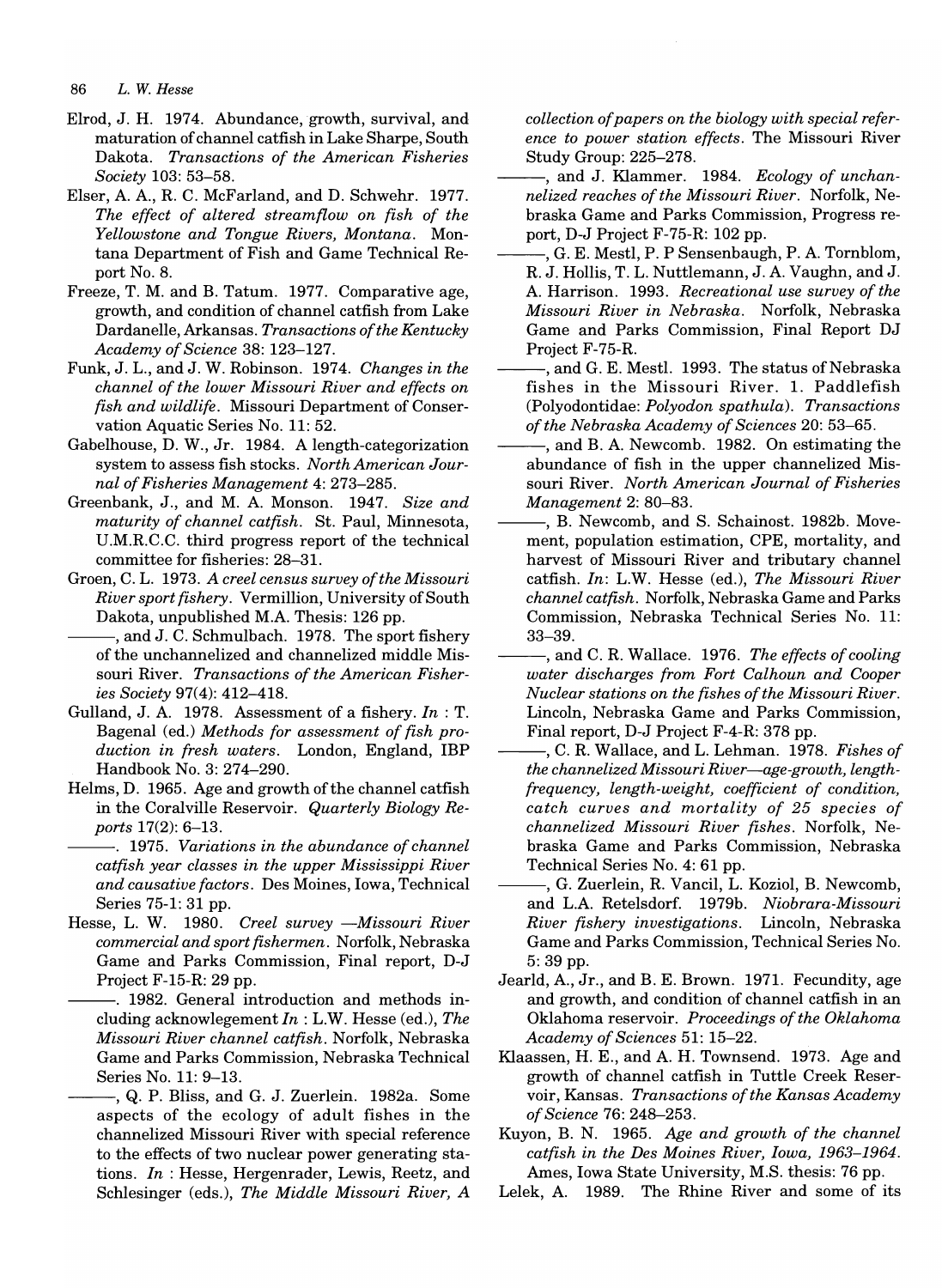tributaries under human impact in the last two centuries. *In* : D. P. Dodge (ed.), *Proceedings of the International Large River Symposium. Canadian Special Publications of Fisheries and Aquatic Sciences* 106: 468-487.

- Liao, G. Z., K X. Lu, and X. Z. Xiao. 1989. Fisheries resources of the Pearl River and their exploitation. *In* : D. P. Dodge (ed.) *Proceedings of the International Large River Symposium. Canadian Special Publications of Fisheries and Aquatic Sciences 106:*  561-568.
- Limburg, K. E., S. A. Levin, and R. E. Brandt. 1989. Perspectives on management of the Hudson River ecosystem. *In:* D. P. Dodge (ed.) *Proceedings of the International Large River Symposium. Canadian Special Publications of Fisheries and Aquatic Sciences* 106: 265-291.
- Lorantas, RM. 1982. *Assessment of the channel catfishery in Saginaw Bay, Lake Huron.* Michigan Department of Natural Resources Report No. 1908.
- Macdonald. 1990. *The channel catfish sport fishery of the lower Red River.* Winnipeg, Manitoba, The University of Winnipeg, Master's Thesis: 160 pp.
- Malvestuto, S. P. 1989. Sociological perspectives on large river management: a framework for application of optimum yield. *In:* D. P. Dodge (ed.), *Proceedings of the International Large River Symposium. Canadian Special Publications of Fisheries and Aquatic Sciences* 106: 589-599.
- Mann, R. H. K. 1989. The management problems and fisheries of three major British rivers: the Thames, Trent and Wye. *In:* D. P. Dodge (ed.), *Proceedings of the International Large River Symposium. Canadian Special Publications of Fisheries and Aquatic Sciences* 106: 444-454.
- Marzolf, R. C. 1955. Use of pectoral spines and vertebrae for determining age and rate of growth of the channel catfish. *Journal of Wildlife Management*  19: 243-249.
- Morris, L. A., R. N. Langemeier, and A. Witt, Jr. 1971. *The flathead catfish in unchannelized and channelized Missouri River, Nebraska.* Nebraska and The Missouri Cooperative Fishery Unit cooperating, Final report D-J project F-4-R: 23 pp.
- Muncy, RJ. 1959. Age and growth of channel catfish from the Des Moines River, Boone County, Iowa. *Iowa State Journal of Science* 34: 127-137.
- Newcomb, B.A 1989. Winter abundance of channel catfish in the channelized Missouri River, Nebraska. *North American Journal of Fisheries Management*  9: 195-202.
- N.O.AA 1986. *Fisheries of the United States, 1985.*  Washington, D. C., Department of Commmerce, National Marine Fisheries Service, Current Fisheries Statistics No. 8380: 122 pp.
- Pitcher, T. J. and J. B. Hart. 1982. Fisheries Ecology. Westport, Connecticut, AVI Publishing Co.: 414 pp.
- Pitlo, J., Jr. 1979. *Assessment of change in commercial size limit of channel catfish.* Des Moines, Iowa Conservation Commission, Progress report, N.O.AA project 2-316-R: 61 pp.
- Portt, C. B., E. K. Balon, and D. L. G. Noakes. 1986. Biomass and production of fishes in natural and channelized streams. *Canadian Journal of Fisheries and Aquatic Sciences* 43: 1926-1934.
- Quinn, S. P. 1993. Description of a multiuse fishery for flathead catfish. *North American Journal of Fisheries Management* 13: 594-599.
- Ricker, W. E. 1975. Computation and interpretation of biological statistics of fish populations. *Bulletin of the Fisheries Research Board of Canada* 191: 382 pp.
- --. 1978. Introduction. *In:* Bagenal (ed.), *Methods for the assessment of fish production in fresh waters.* London, England, Blackwell Scientific Publications, IBP Handbook No.3: 1-6.
- Roy, D. 1989. Physical and biological factors affecting the distribution and abundance of fishes in rivers flowing into James Bay and Hudson Bay. *In* : D. P. Dodge (ed.) *Proceedings of the International Large River Symposium. Canadian Special Publications of Fisheries and Aquatic Sciences* 106: 157-171.
- Schoumacher, R, and G. Ackerman. 1965. Comparative age and growth of channel catfish from some eastern Iowa rivers. *Proceedings of the Iowa Academy of Science* 72: 248-253.
- Smith, J. B. and W. A Hubert. 1988. Growth, population structure, and mortality of channel catfish from the Powder River and Crazy Woman Creek, Wyoming. *Prairie Naturalist* 20(3): 127-133.
- Sneed, KE. 1951. A method for calculating the growth of channel catfish. *Transactions of the American Fisheries Society* 80: 174-183.
- Talbot, G. B. 1954. Factors associated with fluctuations in abundance of Hudson River shad. *U. S. Fish and Wildlife Bulletin* 101(56): 373-413.
- Welcomme, R. L. 1979. Fisheries ecology of floodplain *rivers.* London, England, Longman: 317 pp.
- *1985. River fisheries.* Rome, Italy, United Nations, FAO Fisheries Technical Paper 262: 330 pp.
- Zuerlein, G. 1987. *Nebraska Missouri River commercial fishermen survey.* Lincoln, Nebraska Game and Parks Commission, Final report N.M.F.S. project 2-402-R: 28 pp.
	- ---. 1988. *Nebraska commercial fishery statistics -the Missouri River.* Lincoln, Nebraska Game and Parks Commission, Final report N. M. F. S. project 2-402-R: 100 pp.
- ---, and W. Sheets. 1988. *Nebraska fisheries resource plan* - *a strategic plan for managing Nebraska's fishery resources* 1989-1993. Lincoln, Nebraska Game and Parks Commission, unpublished document: 21 pp.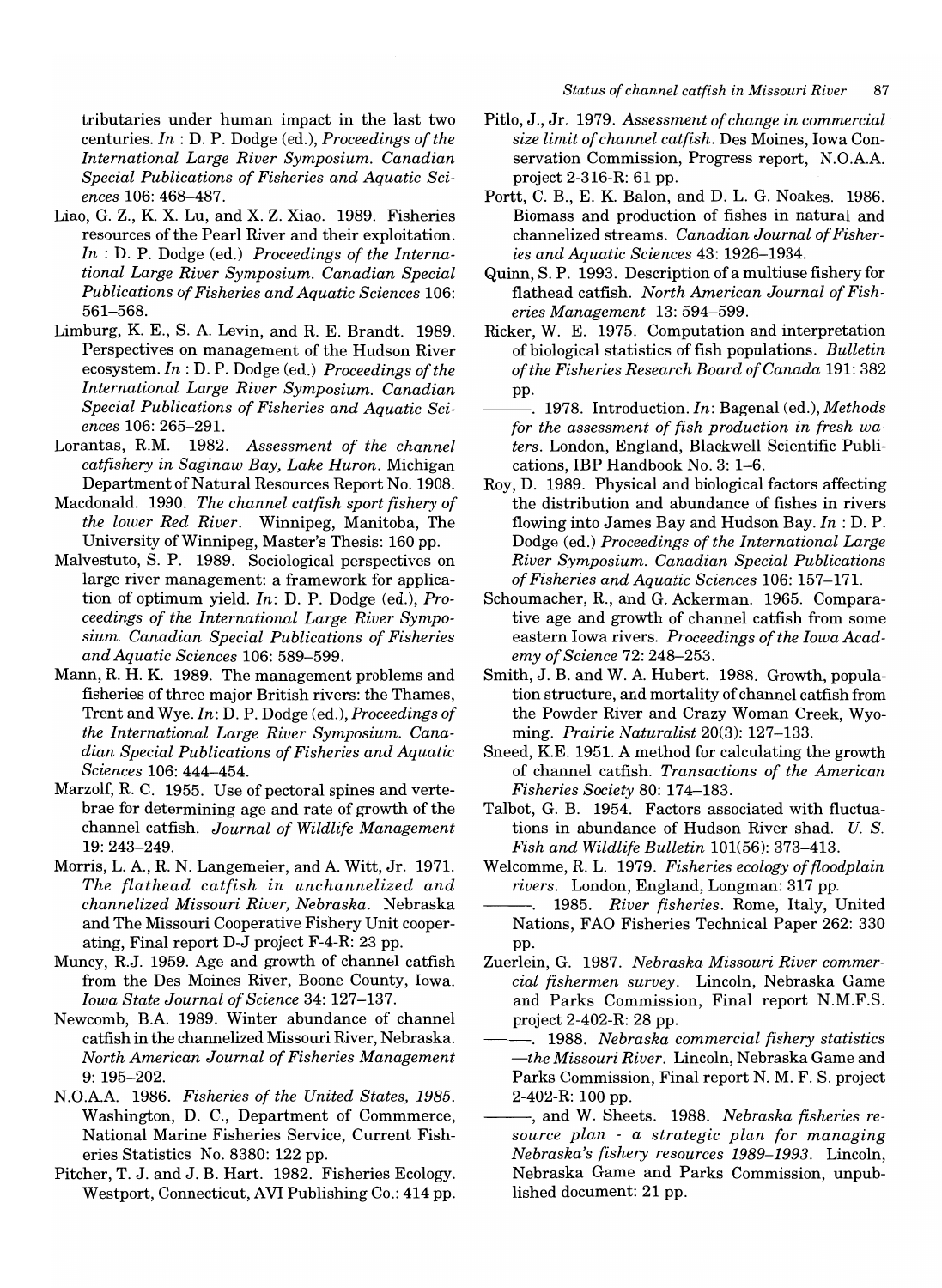# THE STATUS OF NEBRASKA FISHES IN THE MISSOURI RIVER,

# 4. FLATHEAD CATFISH, *PYLODICTIS OLIVARIS,* AND

# BLUE CATFISH, *ICTALURUS FURCATUS* (ICTALURIDAE)

# Larry W. Hesse

# Nebraska Game and Parks Commission Box 934, Norfolk, Nebraska 68702

Federal Aid in Fish Restoration, Dingell-Johnson Project F-75-R-1, November 1993. Publication funded by Nebraska Game and Parks Commission.

# *ABSTRACT*

Flathead and blue catfish in the Missouri River have been over-exploited. Commercial harvest of both species ended in 1992, but commercial fishing was only part of the problem. The percentage of flathead catfish longer than 407 mm total length is very low. The density of flathead catfish in the upper unchannelized Missouri River is 6 to 10% of the density in the lower unchannelized reach, and channelized section density is six times greater than unchannelized density. Tagging studies have revealed that the population of flathead catfish in the upper unchannelized reach consists of less than 1,000 individuals. Blue catfish have been nearly extirpated and should be listed as endangered in Nebraska's portion of the Missouri River. Overharvest, reduced turbidity, and the removal of large woody debris has caused the reduced population density. Management must include restricted harvest, closed areas, protected size classes, increased turbidity, and restoration of a floodplain with seasonal flooding. In the near term, large trees from the river bottom or from communities near the river should be placed in the channel to enhance in-stream cover.

t t t

"We passed Boyer's creek on the north and stopped to dine under a shade near the high land on the south, and caught several very large white catfish and all were very fat." So stated the entry in Lewis's journal for 29 July 1804. In fact the Lewis and Clark expedition encountered numerous catfish along the Missouri River all the way to Montana. The white catfish they referenced was really the blue catfish, *Ictalurus furcatus.*  Catfish were so numerous that George W. Kingsbury and G. M. Smith (1915) reported in the *History of Dakota Territory* that the catfish was an important factor in the settlement of the Dakotas, and in his opinion many of the early settlers would have had serious food problems had it not been for the abundant supply of this best of all fishes right at the threshold of the settlements.

Reports of large catfish were commonplace prior to channelization. For me the most intriguing report was published in the *Yankton Dakotian* newspaper on Tuesday, August 5, 1862: "Katphish, of fabulous dimensions, are being taken from the placid waters of the Big Muddy about these times. A great many of them weigh two and three hundred pounds!." As recently as 1960 a group of five fishers using snagging gear angled more than 50 big flathead catfish from the river near Dakota City in one day of fishing. The smallest fish weighed 4 kg, while the biggest were many times heavier. In the early 1970s big blue catfish (exceeding 30 kg) were still being caught by setline and net fishers in the unchannelized reach downstream from Yankton, South Dakota. However, these were the last of the species, and only one or two old blue catfish have been captured since. These huge denizens of the turbulent and muddy Missouri have disappeared along with the spring floods.

Channel catfish *(Ictalurus punctatus)* in the Missouri River in Nebraska were over-exploited for nearly 150 years (Hesse, 1994). The flathead and blue catfish have suffered the same fate. Net-fishing was mostly responsible, as it was for channel catfish. However, set-line and/or trot-line fishing, both for commercial and sport purposes, may have contributed significantly to the total harvest of flathead and blue catfish because they were especially vulnerable to the live bait used on such lines. Quinn (1993) cites several studies which have shown a 10-fold greater harvest by trot-line fishers than by rod and reel anglers. Hesse (1980) conducted a creel survey of rod and reel sport fishers during 1978 and 1979. The mean effort expended during weekdays was 105 hours/day for the lower unchannelized reach, while the mean effort during weekdays in the channelized reach was 200 hours/day. One set-line fisher using 15 hooks will expend 1,800 hours fishing for 5 days. Many thousands of hooks are pres-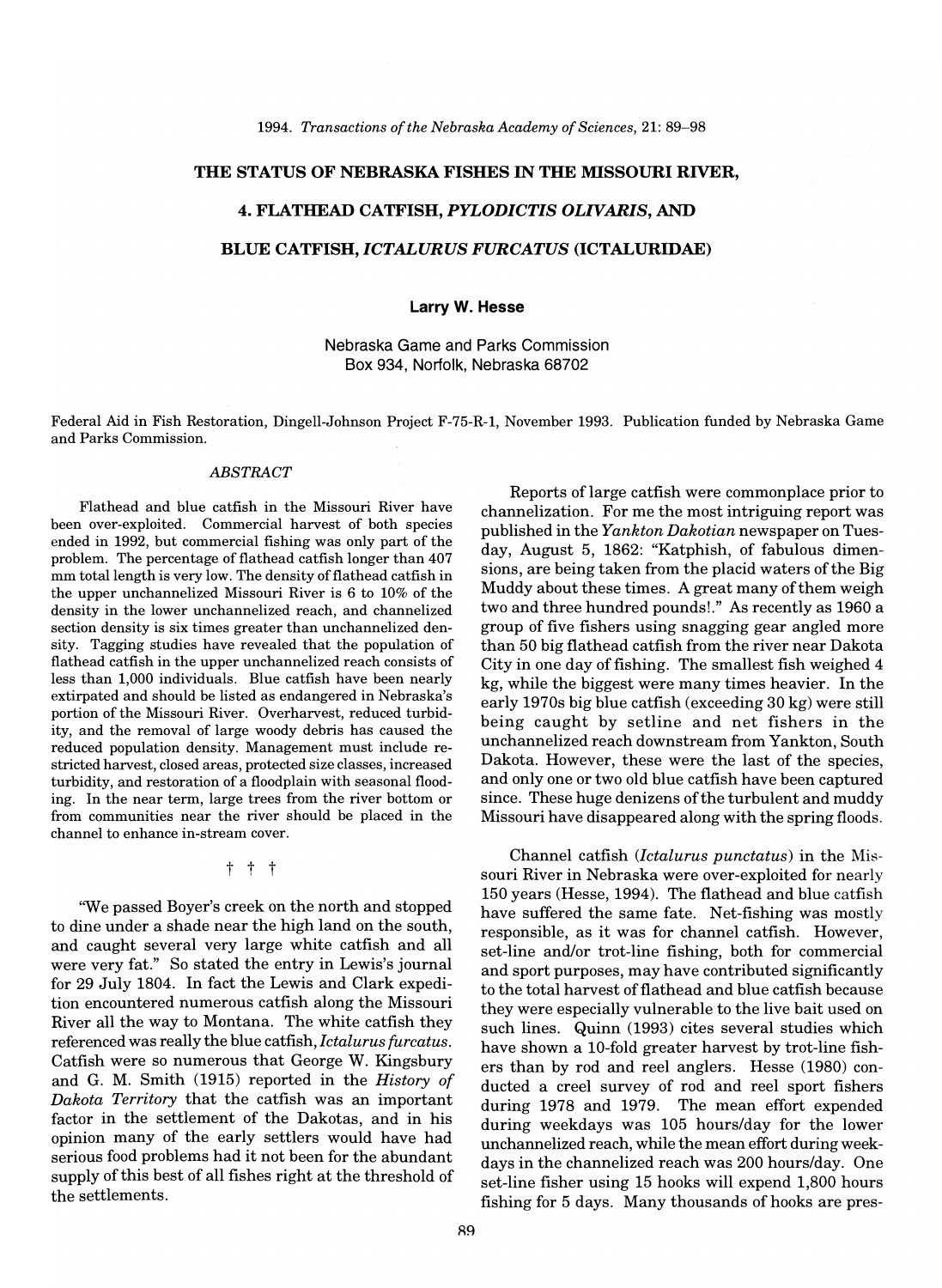Table 1. Percent length-distributions for Missouri River flathead catfish during 1974-1993 and for the Cape Fear (North Carolina) and Flint (Georgia) rivers.

|                 |                  | <b>Cape Fear</b>  | Flint                   |                   |                     |                  |                         |                                      |
|-----------------|------------------|-------------------|-------------------------|-------------------|---------------------|------------------|-------------------------|--------------------------------------|
| Size class (mm) | $1974^1$         | 1978 <sup>2</sup> | 19893                   | 1990 <sup>4</sup> | $1991$ <sup>5</sup> | 19936            | 19867                   | $1985^8$                             |
| $305$           | 89               | 63                | 79                      | 72                | 81                  | 72               | $\boldsymbol{0}$        | 46                                   |
| 305-407         | 7                | 27                | 16                      | 23                | 15                  | 23               | $\boldsymbol{0}$        | 17                                   |
| 407-457         | 1.4              | 6                 | $\overline{\mathbf{2}}$ | 2.7               | 1.6                 | 3.4              | $\bf{0}$                | 10                                   |
| 457             | 0.9              | $\overline{2}$    | $\bf 2$                 | 1.0               | 1.0                 | 1.6              | 10                      | $\overline{5}$                       |
| 483             | 0.7              | $\overline{2}$    | 0.8                     | 0.9               | 1.0                 | $\boldsymbol{0}$ | 6                       | 5                                    |
| 508             | 0.6              | 0.4               | 0.3                     | 0.2               | 0.5                 | $\boldsymbol{0}$ | $\overline{\mathbf{2}}$ | $\pmb{0}$                            |
| 533             | 0.5              | 0.4               | $\boldsymbol{0}$        | 0.2               | 0.2                 | $\boldsymbol{0}$ | 12                      | 6                                    |
| 559             | 0.3              | 0.4               | 0.3                     | 0.3               | 0.4                 | 0                | $\boldsymbol{4}$        | 6                                    |
| 584             | 0.2              | 0.2               | $\boldsymbol{0}$        | 0.5               | 0.2                 | $\bf{0}$         | 10                      | $\pmb{0}$                            |
| 610             | $\boldsymbol{0}$ | 0.2               | 0                       | 0.2               | 0                   | 0                | 7                       | $\boldsymbol{4}$                     |
| 635             | 0                | 0.2               | 0                       | $\boldsymbol{0}$  | 0                   | 0                | 13                      | $\boldsymbol{0}$                     |
| 660             | $\boldsymbol{0}$ | $\boldsymbol{0}$  | 0                       | 0.3               | 0                   | 0                | $\overline{7}$          | 3                                    |
| 686             | 0.5              | 0.2               | 0                       | $\mathbf{0}$      | $\mathbf{0}$        | 0                | 3                       | $\overline{\mathbf{2}}$              |
| 711             | $\bf{0}$         | $\bf{0}$          | 0                       | 0.2               | $\bf{0}$            | $\bf{0}$         | 3                       | $\boldsymbol{0}$                     |
| 737             | $\mathbf{0}$     | $\mathbf{0}$      | 0                       | $\boldsymbol{0}$  | 0.2                 | 0                | 0.5                     |                                      |
| 762             | $\bf{0}$         | $\boldsymbol{0}$  | 0                       | $\boldsymbol{0}$  | $\boldsymbol{0}$    | $\bf{0}$         | 3                       | $\begin{array}{c} 2 \ 1 \end{array}$ |
| 787             | $\boldsymbol{0}$ | $\boldsymbol{0}$  | 0                       | 0.2               | $\mathbf{0}$        | $\boldsymbol{0}$ | $\overline{\mathbf{2}}$ | $\boldsymbol{0}$                     |
| 813             | $\bf{0}$         | $\bf{0}$          | $\bf{0}$                | 0.2               | $\boldsymbol{0}$    | $\boldsymbol{0}$ | 3                       | 0.7                                  |
| 838             | $\mathbf{0}$     | $\mathbf{0}$      | 0                       | 0                 | 0                   | $\boldsymbol{0}$ | $0.5\,$                 | 0.7                                  |
| 864             | $\theta$         | 0.2               | $\bf{0}$                | $\mathbf{0}$      | $\Omega$            | $\bf{0}$         | $\boldsymbol{2}$        | $\boldsymbol{0}$                     |
| 889             | 0                | 0                 | $\mathbf{0}$            | 0                 | 0                   | $\boldsymbol{0}$ | 3                       | $0.5\,$                              |
| 914             | $\overline{0}$   | $\bf{0}$          | $\bf{0}$                | $\boldsymbol{0}$  | 0                   | $\boldsymbol{0}$ | $\mathbf{1}$            | $\boldsymbol{0}$                     |
| 940             | 0                | $\mathbf{0}$      | $\boldsymbol{0}$        | $\boldsymbol{0}$  | 0                   | $\boldsymbol{0}$ | $0.5\,$                 | 0.2                                  |
| 965             | $\Omega$         | $\bf{0}$          | $\boldsymbol{0}$        | $\bf{0}$          | 0                   | 0                | 3                       | 0.2                                  |
| 991             | $\bf{0}$         | 0                 | $\boldsymbol{0}$        | $\boldsymbol{0}$  | 0                   | $\boldsymbol{0}$ | $\mathbf 1$             | $\boldsymbol{0}$                     |
| 1,016           | $\boldsymbol{0}$ | $\mathbf{0}$      | $\mathbf{0}$            | $\boldsymbol{0}$  | $\boldsymbol{0}$    | $\bf{0}$         | $\boldsymbol{4}$        | 0.2                                  |
| Totals:         | 436              | 511               | 391                     | 672               | 650                 | 127              | 184                     | 3,266                                |

IHesse and Wallace, 1976; 2Schainost 1981; 3Hesse and Mestl, 1990; 4Hesse and Mestl, 1991; 5Hesse and Mestl, 1992; 6Hesse and Mestl, 1994; 7 Ashley and Buff, 1986; 8Quinn, 1988.

ently fished on set-lines, trot-lines, limb-lines, and jug- METHODS lines throughout the main channel and for some distance into tributary streams. Moreover, Quinn (1993) The earliest collecting gear for flathead catfish was pointed out that commercial fishers, employing trot-<br>the telephone generator (Morris and Novak, 1968). The lines, were much more efficient at harvesting catfish earliest models, like those used by poachers, were hand than recreational trot-line fishers. cranked. Small motorcycle batteries helped drive the

recent past population status and harvest statistics of flathead and blue catfish. Other catfish and nearly all flathead and blue catfish in the Missouri River in Ne- scale fish were unaffected by the electrical field generbraska; 2, to describe some critical habitat require- ated. As electrofishing technology advanced and variments; 3, to describe an implemented harvest restric- able pulsator units became available, settings were tion plan; 4, to present most recent data on the status developed to emulate the telephone magneto (Robinson, after harvest restrictions were adopted; and 5, to rec- 1975). This pulsed DC system was operated at a low ommend a plan for the future management of flathead duty cycle of 20% and a slow pulse rate of 40/sec. The and blue catfish in the Missouri River in Nebraska. generator used was a 5,000-watt unit operated at 230

advanced scientific collecting model. In either form they The objectives of this paper are: 1, to describe the proved to be very effective and were quite specific for volts. Typically the amperage output while collecting was 5-8. A single unit of effort was either the number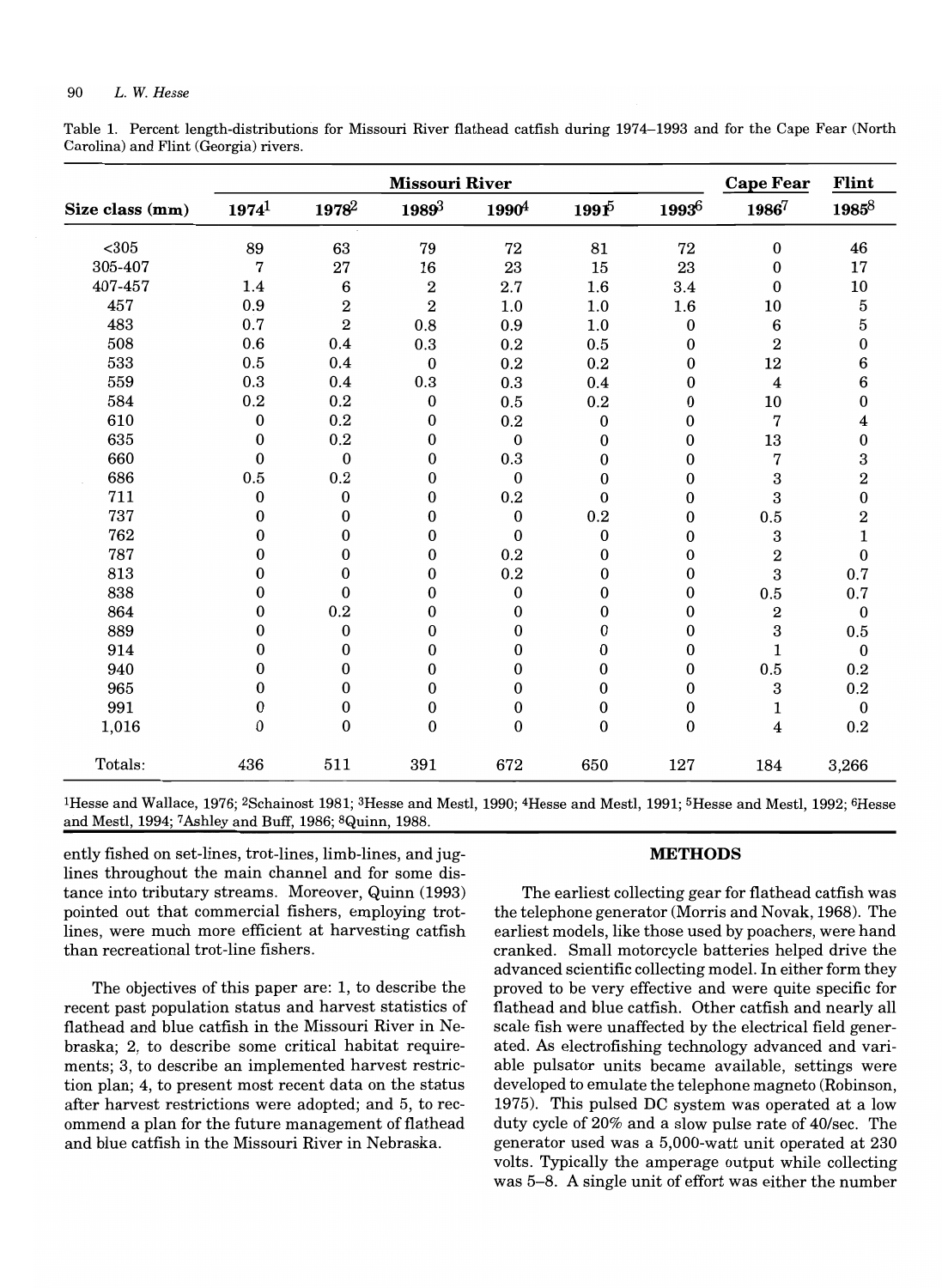of fish collected per wing dike sampled or the number collected per minute of electrofishing.

# **RESULTS**

A significant amount of biometric data has been gathered for the Missouri River flathead catfish (Hesse, 1993; Hesse and Klammer, 1984; Hesse and Mestl, 1985, 1986, 1987, 1988, 1989a, 1990, 1991, 1992; Hesse and Wallace, 1976; Hesse et aI., 1978; Holz, 1969; Langemeier, 1965; Morris et aI., 1971; Schainost, 1979; and Schainost, 1981). However, very little information has been published regarding the blue catfish in the Missouri River in Nebraska because the fish has been reduced in density since channelization began in the 1950s, which predates most research. Zuerlein (1988) summarized commercial-catch statistics for both blue and flathead catfish.

## **Size distributions and relative density.**

Table 1 presents a length distribution for Missouri River flathead catfish compared to the Cape Fear River population in North Carolina and the Flint River population in Georgia. Both these rivers have been characterized as under-exploited (Ashley and Buff, 1986; Quinn, 1988).

The percentage of the Missouri River flathead catfish longer than the legal commercial size limit (457 mm Total Length [TL]) was 2.6% in 1974, 4.0% in 1978, 3.0% in 1989, 2.3% in 1990, 3.4% in 1991, and 1.6% in 1993. Survival in the two under-exploited rivers is much higher; 100% of the flatheads sampled from the Cape Fear were longer than 457 mm TL, while 27% of the flatheads in the Flint River were longer. This is reflected in a table of relative stock densities (RSDS) (Gabelhouse, 1984) (Table 2), using 1989 Missouri River data from Nebraska, 1990 data from the Missouri River in Missouri (personal communication, John Robinson, fisheries biologist, Missouri Department of Conservation), and data from the Cape Fear and Flint rivers.

Table 3 presents results from electrofishing effort for Missouri River flathead catfish from the lower

unchannelized reach (Fig. 1) compared with collections from the upper unchannelized and channelized reaches. The Niobrara River is the major tributary entering the upper reach, and it contributes a significant quantity of organic and inorganic sediments into the Missouri River, which is an attraction for flathead catfish. More will be said about this later. The Niobrara River plume also creates a warm water region along the bank for nearly 6 km downstream. The natural temperature regime in the Missouri River was altered by the deepwater releases from Fort Randall Dam (Hesse et aI., 1993b), and the Niobrara River discharge mitigates this problem in a small area of the Missouri.

Catch-per-unit-effort (CPUE) was six times higher in lower unchannelized sections than upstream from Lewis and Clark Lake and Gavins Point Dam. No flathead catfish have been collected by electrofishing (telephone generator emulation) upstream from the Niobrara River confluence during nearly three hours of effort in recent years.

Flathead catfish were collected incidental to standard electrofishing effort for scaled fish. For example, 755 minutes of standard electrofishing in channelized sections of the river in 1987 and 1988 resulted in 28 flatheads (0.04/min); 1,854 minutes of electrofishing in the lower unchannelized resulted in 96 flatheads (0.05/ min), but between 1977 and 1987 only 11 flatheads were collected during 2,267 minutes (0.004/min) of electrofishing in the upper unchannelized section, and all of these were captured downstream from the Niobrara River confluence, even though nearly half the effort was expended in locations upstream from the confluence. These data further suggest that flatheadcatfish density in the upper unchannelized reach may be only 10% of the density downstream from Gavins Point Dam.

Table 4 shows the results of 1990 collections using flathead electrofishing gear. Reach 1 is the upper and lower unchannelized data combined, and Reach 2 is channelized data.

|               | Minimum | Cape Fear R.               | Flint R. |          | <b>Missouri River</b> |
|---------------|---------|----------------------------|----------|----------|-----------------------|
|               |         | length (mm) North Carolina | Georgia  | Missouri | <b>Nebraska</b>       |
| RSD-quality   | 407     | 49                         | 48       | 3        | 6                     |
| RSD-preferred | 610     | 28                         | 21       |          |                       |
| RSD-memorable | 711     | 14                         | 9        | 0        | 0                     |
| RSD-trophy    | 915     | 5                          |          | 0        | 0                     |

Table 2. Comparative relative stock density (RSD) for four populations of flathead catfish. Values are percent of the population.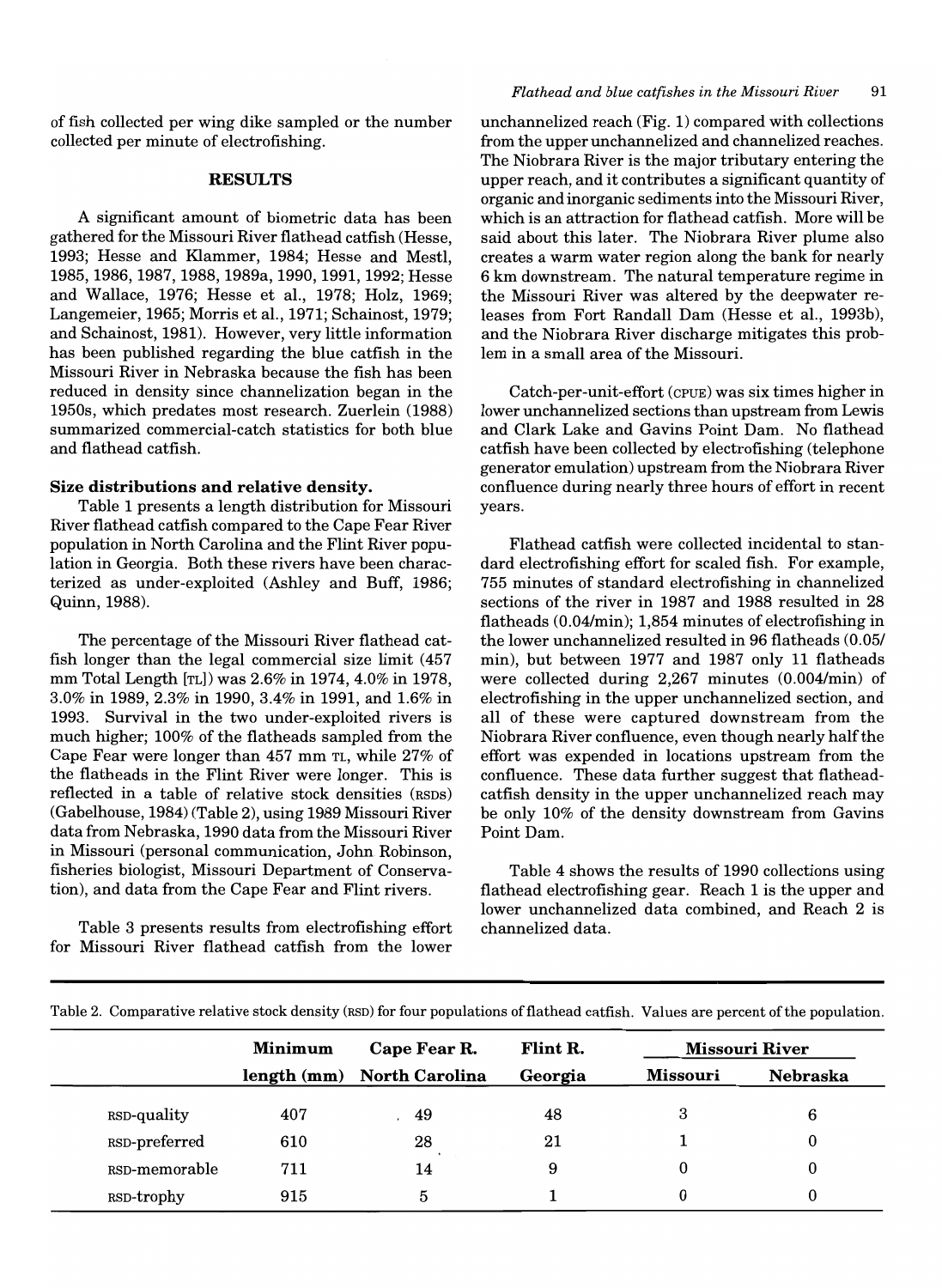|         |      |                            |          | Unchannelized              |                                        |     |      |                                   |              |  |  |  |  |
|---------|------|----------------------------|----------|----------------------------|----------------------------------------|-----|------|-----------------------------------|--------------|--|--|--|--|
|         |      | Lower unchannelized        |          | <b>Upper unchannelized</b> |                                        |     |      |                                   |              |  |  |  |  |
|         |      | <b>Cedar County access</b> |          |                            | <b>Upstream</b> from<br>Niobrara River |     |      | Downstream from<br>Niobrara River |              |  |  |  |  |
| Year    | Fish | Minutes CPUE               |          | Fish                       | Minutes CPUE                           |     | Fish |                                   | Minutes CPUE |  |  |  |  |
| 1981    |      |                            |          |                            |                                        |     | 9    | 45                                | 0.2          |  |  |  |  |
| 1983    | 32   | 47                         | 0.7      |                            |                                        |     | 0    | 42                                | 0.0          |  |  |  |  |
| 1986    | 135  | 73                         | 1.9      |                            |                                        |     |      |                                   |              |  |  |  |  |
| 1987    |      |                            |          |                            |                                        |     | 0    | 81                                | 0.0          |  |  |  |  |
| 1988    | 9    | 17                         | 0.5      |                            |                                        |     |      | 40                                | < 0.1        |  |  |  |  |
| 1990    | 42   | 168                        | 0.3      | 0                          | 134                                    | 0.0 | 31   | 187                               | 0.2          |  |  |  |  |
| 1991    | 3    | 40                         | ${<}0.1$ | 0                          | 30                                     | 0.0 | 18   | 41                                | 0.4          |  |  |  |  |
| Totals: | 221  | 345                        | 0.6      | 0                          | 164                                    | 0.0 | 59   | 570                               | 0.1          |  |  |  |  |

Table 3. Electrofishing collection of Missouri River flathead catfish from the unchannelized section upstream and downstream from Lewis and Clark Lake, and from the channelized section.

| Year     | Fish  | <b>Minutes</b> | <b>CPUE</b> | Year | Fish  | <b>Minutes</b> | <b>CPUE</b> |
|----------|-------|----------------|-------------|------|-------|----------------|-------------|
| $1971^1$ | 435   | 725            | 0.6         | 1987 | 40    | 70             | 0.6         |
| $1974^1$ | 205   | 342            | 0.6         | 1988 | 59    | 43             | 1.4         |
| $1975^1$ | 147   | 294            | 0.5         | 1989 | 98    | 119            | 0.8         |
| $1977^2$ | 65    | 217            | 0.3         | 1990 | 672   | 452            | 1.5         |
| $1978^2$ | 70    | 583            | 0.1         | 1991 | 650   | 379            | 1.7         |
| 19803    | 95    | 94             | 1.0         | 1992 | 183   | 336            | 0.5         |
| $1981^3$ | 38    | 36             | 1.1         | 1993 | 127   | 186            | 0.7         |
| 1986     | 57    | 80             | 0.7         |      |       |                |             |
| Totals:  | 1,112 | 2,371          | 0.5         |      | 1,829 | 1,585          | $1.2\,$     |

<sup>1</sup>Hesse and Wallace, 1976; <sup>2</sup>Schainost, 1979; <sup>3</sup>Hesse (unpublished data)

Table 4. Flathead catfish collected from telephone generator Table 5. Comparison of mean kg/yr of flathead catfish comcollections in 1990 from unchannelized (Reach 1) and mercially harvested for 10-year periods from the Missouri channelized (Reach 2) portions of the Missouri River in Ne-<br>River in Nebraska using Tukey's test with a significance level

| Reach            |                | Site Month-Day Flathead Effort |     |     | <b>CPUE</b> | 1953.        | endige comes from comparison when the sase period to |         |          |
|------------------|----------------|--------------------------------|-----|-----|-------------|--------------|------------------------------------------------------|---------|----------|
|                  | $\overline{2}$ | $8 - 15$                       | 8   | 36  | 0.22222     | <b>Years</b> | Mean kg/yr                                           | Tukey's | $%$ chan |
|                  | $\mathbf{2}$   | $8 - 17$                       | 8   | 58  | 0.13793     |              |                                                      |         |          |
|                  | $\overline{2}$ | 8-28                           | 15  | 93  | 0.16129     | 1944-1953    | 9,074                                                |         |          |
|                  | 5              | $8 - 27$                       | 14  | 72  | 0.19444     |              |                                                      |         |          |
|                  | 6              | $8 - 27$                       | 22  | 96  | 0.22917     |              |                                                      | $\ast$  |          |
| 1                | 15             | $8-28$                         | 3   | 17  | 0.17647     | 1954-1963    | 6,876                                                |         | $-3$     |
| $\boldsymbol{2}$ | 7              | $8 - 14$                       | 105 | 76  | 1.38158     |              |                                                      |         |          |
| $\boldsymbol{2}$ | 7              | $9-14$                         | 23  | 18  | 1.27778     | 1964-1973    | 3,251                                                | $\pm$   | $-26$    |
| $\boldsymbol{2}$ | 8              | $8 - 7$                        | 85  | 118 | 0.72034     |              |                                                      |         |          |
| $\boldsymbol{2}$ | 11             | $8 - 21$                       | 50  | 28  | 1.78571     | 1974-1983    | 5,116                                                | $\ast$  | $-38$    |
| $\boldsymbol{2}$ | 11             | $8 - 21$                       | 45  | 27  | 1.66667     |              |                                                      |         |          |
| $\boldsymbol{2}$ | 13             | $8 - 20$                       | 112 | 81  | 1.38272     |              |                                                      |         |          |
| $\boldsymbol{2}$ | 13             | $9 - 20$                       | 24  | 35  | 0.68571     |              |                                                      |         |          |
| $\boldsymbol{2}$ | 13             | $8 - 20$                       | 61  | 37  | 1.64865     |              |                                                      |         |          |
| $\overline{2}$   | 29             | $8 - 22$                       | 114 | 61  | 1.86885     |              |                                                      |         |          |
| $\mathbf{2}$     | 29             | $8-22$                         | 53  | 31  | 1.70968     |              |                                                      |         |          |

braska. **braska. of 0.05.** An asterisk denotes significant differences. Percent change comes from comparison with the base period 1944-

| $\mathbf 2$  | $8 - 15$ | 8   | 36  | 0.22222 | Years     | Mean kg/yr | Tukey's | $\%$ change |
|--------------|----------|-----|-----|---------|-----------|------------|---------|-------------|
| $\mathbf{2}$ | $8 - 17$ | 8   | 58  | 0.13793 |           |            |         |             |
| $\mathbf 2$  | 8-28     | 15  | 93  | 0.16129 | 1944-1953 | 9.074      |         |             |
| 5            | $8-27$   | 14  | 72  | 0.19444 |           |            |         |             |
| 6            | $8 - 27$ | 22  | 96  | 0.22917 |           |            | $\ast$  |             |
| 15           | 8-28     | 3   | 17  | 0.17647 | 1954-1963 | 6,876      |         | -3          |
| 7            | $8 - 14$ | 105 | 76  | 1.38158 |           |            |         |             |
| 7            | $9-14$   | 23  | 18  | 1.27778 | 1964–1973 | 3,251      | $\ast$  | $-26$       |
| 8            | $8 - 7$  | 85  | 118 | 0.72034 |           |            |         |             |
| 11           | $8 - 21$ | 50  | 28  | 1.78571 | 1974-1983 | 5,116      | $\ast$  | $-38$       |
| 11           | $8-21$   | 45  | 27  | 66667   |           |            |         |             |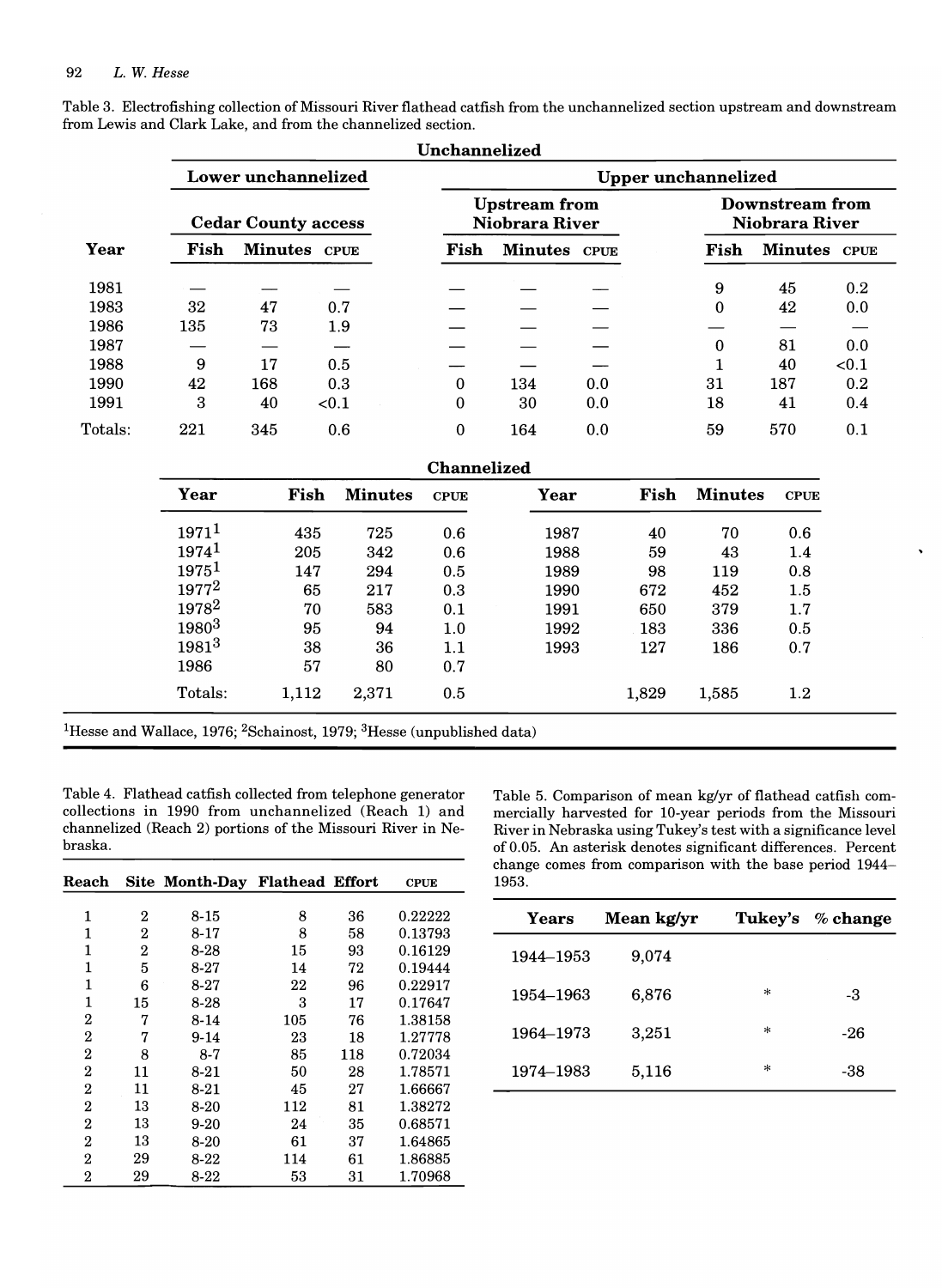

The mean CPUE for Reach 1 was 0.189 and for Reach 2 was 1.301. An analysis-of-variance showed these means to be significantly different ( $P = 0.0001$ ,  $F =$ 49.62,  $r^2$  = 0.7799). The unchannelized-reach density represents just 14.5% of the channelized-reach density.

# **Population estimates**

The relative density of flathead catfish, as measured by the catch rate with electrofishing gear, was very low. Moreover, flathead catfish were quite numerous in this reach during the 1950s and 1960s (personal communication, Medford (Toot) James, retired commercial fisher, Nebraska City, Nebraska). Mr. James recalled a single netting trip in 1956 to this upper unchannelized reach of the Missouri River that resulted in 5,400 kg of flathead catfish in one week of fishing.

During 1990, flathead catfish were collected from the upper channelized section of the Missouri River and tagged with a modified Carlin disk dangler tag (Hesse and Wallace, 1976). They (225 fish) were then transported upstream and released into the upper unchannelized reach in order to conduct a catch and release population estimate experiment. Insufficient numbers were collected from the target reach to conduct the study without importing some from outside the study area.

One week after stocking 225 tagged flathead catfish at River Marker 841, several recapture trips were made at a site several km upstream (River Marker 843), but downstream from the Niobrara River confluence; 42 minutes of electrofishing was expended, and 11 flatheads were collected (CPUE 0.26); six of these flatheads were tagged transplants. Since tagged specimens represented 55% of the sample, it was estimated that 225 tagged transplants represented 55% of the population in the reach. Several of the transplanted flatheads were reported captured by anglers during the ensuing weeks. Others were probably captured and the tags not reported, as has happened in all other tagging studies conducted on the river. Several others would have been expected to die from natural causes. One year later, 24 flathead catfish were electrofished from the study area and six were tagged transplants (25%). The population of flathead catfish living in the upper unchannelized reach (72 km) was calculated to be somewhere between 417 and 900 individuals during 1990- 1991. Based on a mean from these outside limits there were nine flatheads/km in this reach. Morris et al.  $(1971)$  estimated there were 17 flatheads/km in the lower unchannelized reach in 1966, and nine flatheads/ km in the upper channelized section in 1966. However, their estimates included only those fish larger than 200 mm TL, whereas, the 1990-91 estimates included all flatheads collected, including young-of-the-year. More-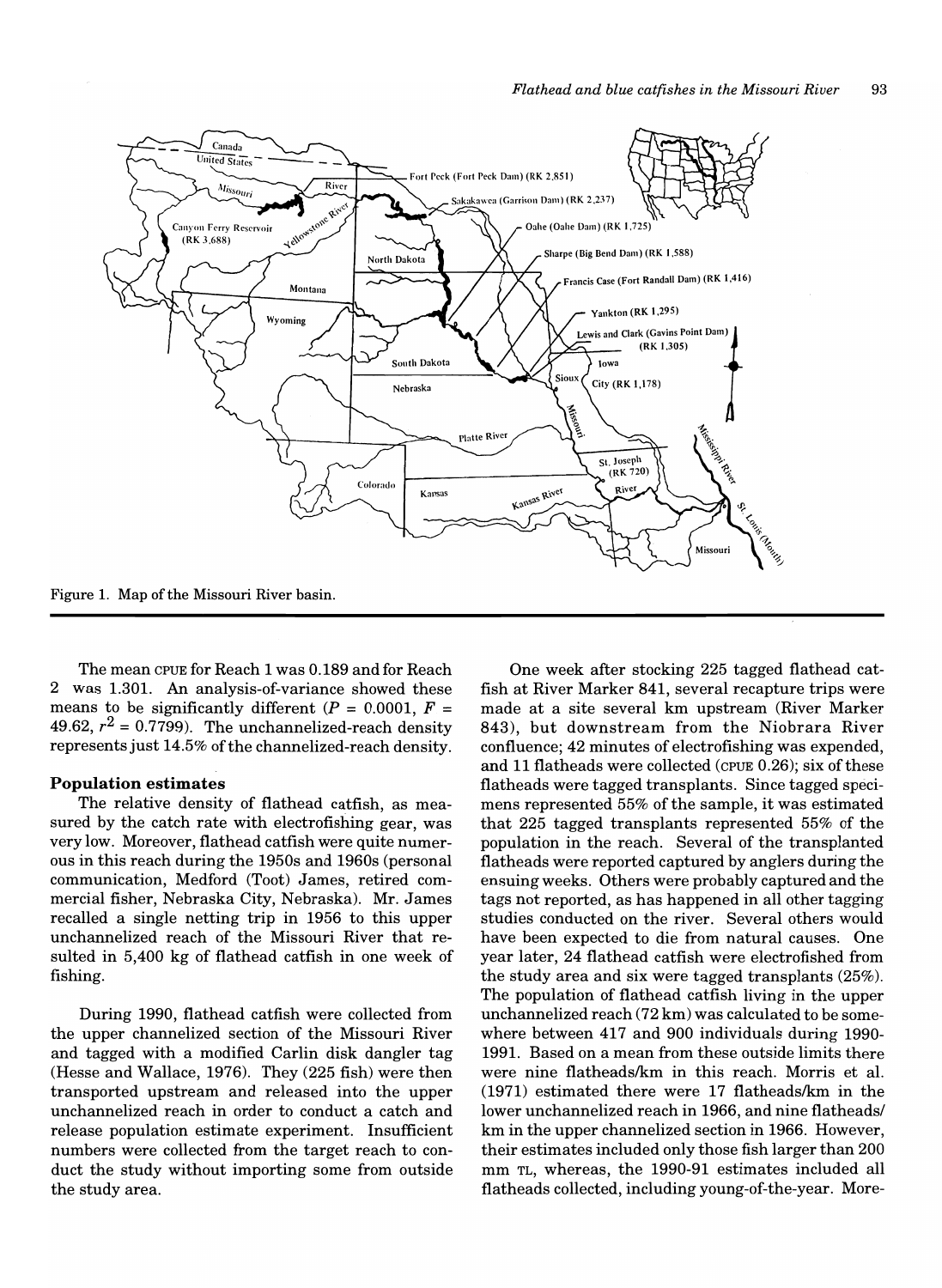over, Morris et al. (1971) studied only the wing dike habitat in the channelized section. The population of flathead catfish in wing-dike (filling-bank) habitat was estimated to be just 14% of the estimated population in revetment (cutting-bank) habitat (L.W. Hesse, unpublished data, Nebraska Game and Parks Commission, 1980). This same study found that 1,036 flatheads  $(669-1,974)$  lived in 3.4 km  $(305/km)$  of upper channelized revetment habitat during 1980 (all sizes were included). Tondreau (1988) estimated there were 249 flatheadslkm (210-288) of all sizes in revetment habitat in the upper channelized section in 1988. Wing dike habitat supported 159 (140-177) flatheads/km. Estimates in 1982 and 1983 were 27% and 25% larger, respectively.

The primary difference between studies conducted by Hesse, Tondreau and Morris et al. was the gear used. Morris et al. (1971) used the telephone magneto, which could only be used to sample a single location at one time, whereas the other researchers used a boatmounted unit that emulated the telephone magneto, and allowed the collector to move and collect continuously. I would conclude that the population estimates made by Morris et al. (1971) were very conservative, a fact they readily acknowledged in their discussion.

# Blue catfish biometry

During the period of about 1958 through the present, Nebraska biologists have expended a massive amount of effort to collect more than 51,000 catfish with nets and electrofishing from the Missouri River, but only 16 blue catfish were included in this catch, and 15 of those were young-of-the-year collected downstream from Omaha in 1991. There is no information available on length, weight, or age distribution. Biologists in the state of Missouri have collected an additional 63,191 catfish, but only 2% (1,350) were blue catfish (personal communication, John Robinson, fisheries biologist, Missouri Department of Conservation, Columbia).

However, since blue catfish were quite common in the Nebraska reach before the tum of the century, according to newspaper accounts and journals of the Lewis and Clark expedition (Hesse and Mestl, 1989b) an effort was made to re-establish the species through introductions of hatchery stock obtained from brood fish in Oklahoma and Texas. More than 1.2 million fingerling (40-80 mm TL) blue catfish were stocked into the upper unchannelized section during 1980-1982. None of these were ever recovered in the Nebraska reach.

# Harvest statistics

The commercial catch of flathead catfish in Nebraska's portion of the Missouri River has declined significantly since 1944 (Table 5). However, the percent composition of flatheads in the total reported commercial harvest increased significantly since 1967 (Table 6), which may reflect the very significant decline in the catch of channel catfish (Hesse, 1994).

The higher percentage of flathead catfish in the total reported commercial catch in Nebraska after 1978 was significantly different  $(P = 0.001)$  from that reported prior to 1978. Flathead catfish were more difficult to catch in the channelized section because they were not attracted to bait, as channel catfish were. They must be fished in their travel routes during short spawning periods and this typically existed on the cutting bank, which was armored with rock. Commercial gear was more readily damaged here, and it is most likely that flathead catfish would be fished less heavily while the more readily caught channel catfish was more numerous. The increased harvest most likely represented a switch to flathead catfish when insufficient numbers of channel catfish were available.

The harvest of flathead catfish since 1983 has been quite variable. It decreased from 16,581 kg in 1984 to 8,872 kg in 1986 but then increased to 13,289 kg in 1987, 15,305 kg in 1988, 18,435 kg in 1989, and 19,014 kg in 1990. Harvest dropped precipitously to 8,117 kg in 1991, which most likely resulted from the anticipated closure of commercial catfishing (which will be discussed later). Sample mean length was 208 mm TL in 1986, 160 mm in 1987, 215 mm in 1988, 236 mm in 1989 and 1990, 240 mm in 1991 and 280 mm in 1993. The difference in mean length for the period 1986-1990 (221 mm TL) compared to 1991-1993 (271 mm TL) was significant (Period 1, *T* = -3.261, *P* = 0.0023, Period 2, *T*   $= -3.489, P = 0.0005$ .

Table 6. Percentage composition of flathead catfish in the total harvest reported by commercial fishers each year between 1967 and 1988. The mean percentage compositions for the periods 1967-1977and 1978-1988 were compared in a Student-Newman-Keuls test.

|       | Year % composition |      | Year % composition |
|-------|--------------------|------|--------------------|
| 1967  | 3.1                | 1978 | 23.3               |
| 1968  | $3.3\,$            | 1979 | 15.8               |
| 1969  | 5.2                | 1980 | 13.2               |
| 1970  | 5.5                | 1981 | 18.2               |
| 1971  | 8.6                | 1982 | 14.6               |
| 1972  | 11.2               | 1983 | 14.1               |
| 1973  | 8.9                | 1984 | 18.1               |
| 1974  | 8.4                | 1985 | 14.6               |
| 1975  | 7.8                | 1986 | 11.1               |
| 1976  | 8.3                | 1987 | 14.1               |
| 1977  | 12.7               | 1988 | 17.2               |
| Mean: | 7.6                |      | 15.8               |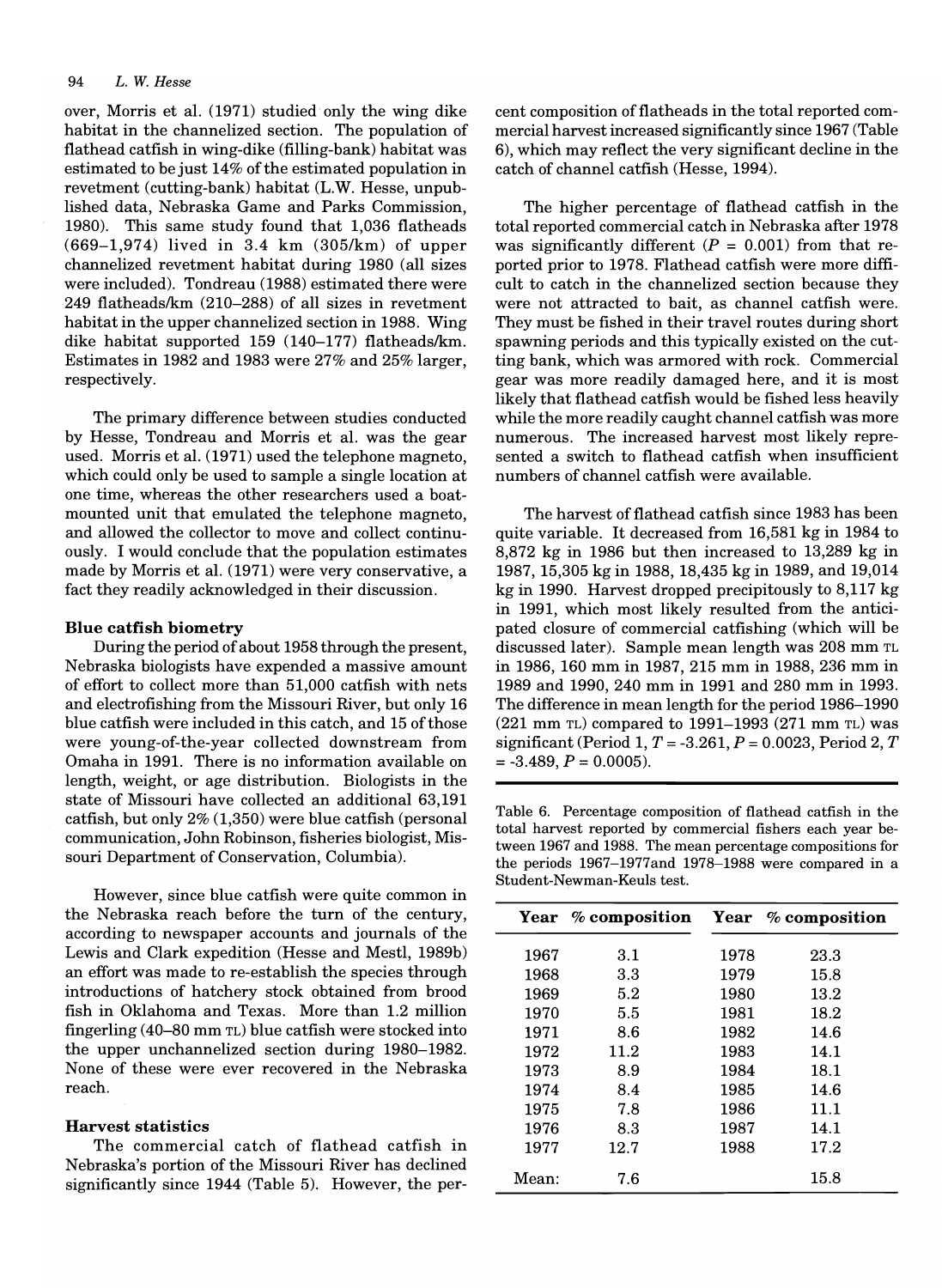The commercial harvest of blue catfish in Nebraska was stopped in 1967. The harvest had steadily declined from a high of 5,846 kg in 1944 to 654 kg in 1966 (Zuerlein, 1988). The state of Missouri continued to allow the commercial harvest of blue catfish. More than 8,600 kg were reported harvested in 1985. They have represented as much as 27% of all reported catfish harvest in some years. However, since blue catfish have represented only  $2\%$  of the catfish sampled scientifically in Missouri, it is questionable whether commercial fishers have correctly distinguished the species from channel catfish, which is a common mistake. Sport fishers reported the harvest of 250 blue catfish from the Missouri River in Nebraska during 1992 (Hesse et aI., 1993a). However, none of these fish were verified by any biologist in the area surveyed.

# Implemented harvest restrictions

The evidence, as presented here, suggests that flathead catfish were over-harvested. Therefore, the decision was made to close commercial fishing for the flathead as was done for the channel catfish (Hesse, 1994). The decision to close was approved in October, 1990, and the closure became effective in January of 1992. In addition, the daily sport fish limit was changed from ten to ten-in-combination with channel catfish. The daily limit for blue catfish is one by sport fishers only.

The other basin states of South Dakota, Iowa, Missouri, and Kansas also adopted the closure of commercial catfishing (including blue catfish in Missouri). The evidence that the closure has altered the population structure of flathead catfish is not as apparent as it has been for channel catfish. However, there has been a significant increase in mean length, as noted earlier, and a reduction of nearly 20,000 kg of harvest since 1990 will be reflected in survival estimates obtained in the next few years.

# Selected habitat

Cross (1967) suggested that flathead catfish prefer deep scour holes which form near any channel obstruction. Large tree snags created these holes along the channel and the hole itself was often strewn with smaller branches, providing excellent habitat for flatheads. Blue catfish probably used the same type of area for winter resting, but they were often found in the swiftest locations near complex habitat the rest of the year (Cross, 1967). Funk and Robinson (1974) argued that the removal oflarge snags from the river to expedite navigation was implicated in the decline of blue catfish. Peters et ai. (1989) radiotagged seven adult flathead catfish in the Platte River, a large tributary of the Missouri River in Nebraska; 60% of 80 observations placed adult flatheads in complex cover associated with large log snags. They felt it was a very important component of flathead catfish habitat. Cross (1967) noted that the extent of survival, the rate of growth, and nesting success of channel catfish was dependent on water clarity. The muddiest impoundments provided the best in each case. The same can be said for blue and flathead catfish. Figures 2 clearly demonstrates the relationship  $(r = -0.9636)$  between decreasing water clarity (as measured by Secchi disk transparency) and increasing flathead catfish density.

Snag removal from the Missouri River was system-



Figure 2. CPUE of flathead catfish compared to water clarity at five locations along the Missouri River in Nebraska.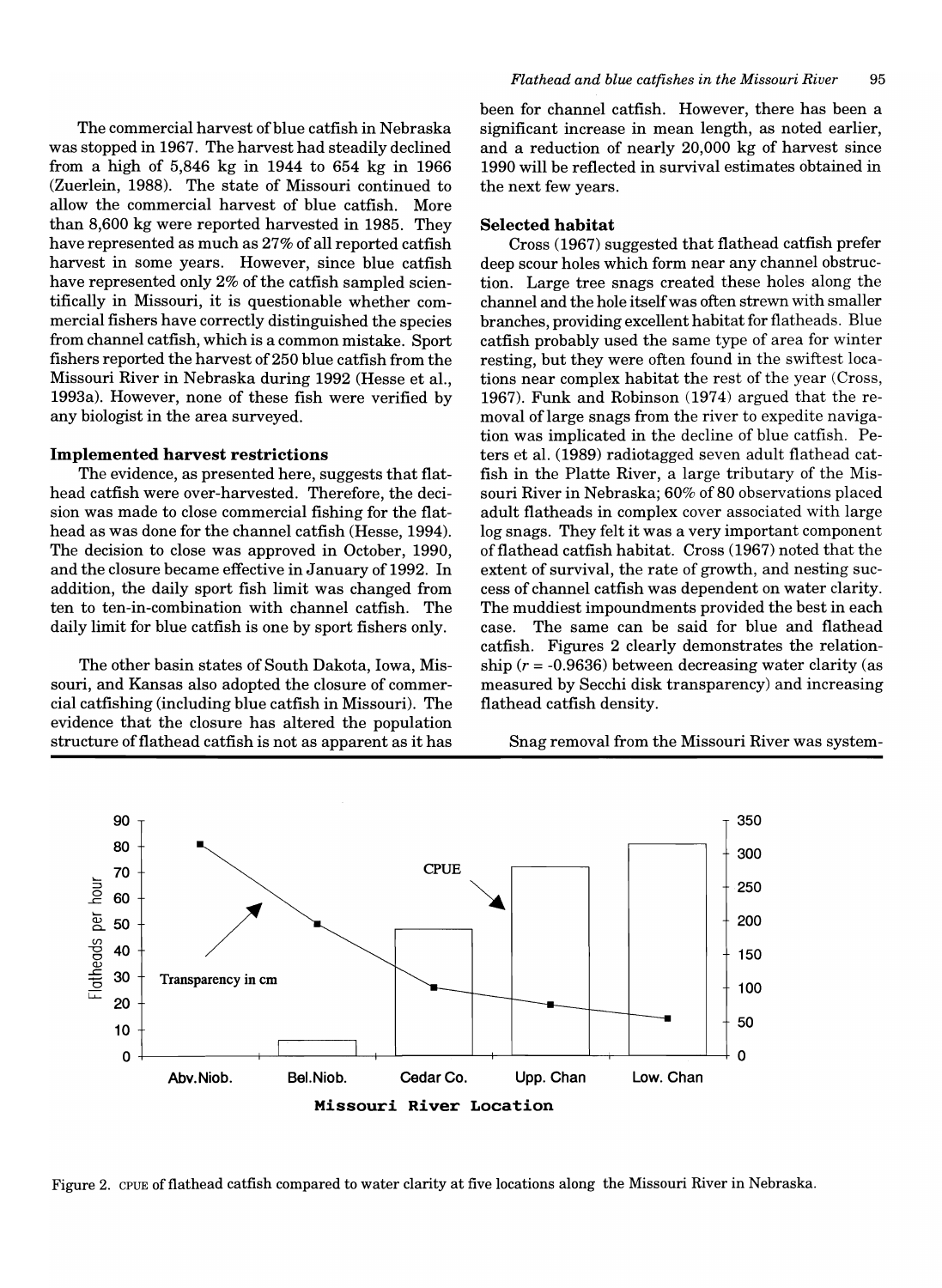atic and intense after about 1885. More than 17,000 large trees were removed from the lowermost 800 km of the river in 1901 alone (Funk and Robinson, 1974). There is strong evidence that the removal of large woody debris from the river's channels not only impacted catfish but most native Missouri River fishes (Hesse et al., 1993b).

# **Recommendations for future**

It is most important that blue catfish should be fully protected. None caught in the Missouri River should be removed but rather released immediately. Secondly, the Missouri River blue catfish should be listed as endangered. Even though blue catfish are successfully stocked in man-made impoundments in Nebraska, they should not be stocked into the Missouri River until more information is available regarding the impact on the remaining wild genetics from hatchery fish. Hatchery blue catfish did not survive when stocked in the 40-80 mm size range. However, it is possible that blue catfish raised to a larger size before stocking would survive better. Surviving hatchery fish will most likely interbred with the very small number of remaining wild blue catfish. Since hatchery life circumvents natural selection pressures, unwanted genetic tendencies may rapidly invade the offspring of any wild/hatchery crosses (Ferguson et al., 1991). The best way to recover the blue catfish is to recover essential habitats. The re-connection of cut-off channel features such as chutes and backwaters will help. But most important is the recovery of large woody debris into the channel cross-section. This can be best achieved by re-establishment of a small floodplain adjacent to the river channel. This corridor can be inundated annually in emulation ofthe natural hydrograph (Hesse and Mestl, 1993; Hesse and Sheets, 1993). Trees must be allowed or helped to develop along the channels and then assisted to fall into the channels during high spring flood pulse events. In the interim, while this corridor is being developed, it is possible to use stormdamaged trees or even to cut down dead trees along the river, to replace the lost woody debris in the channels.

The recovery of large tree snags will benefit flathead catfish as well. Recovery of sediment turbidity through sediment bypass built into the mainstem dams is also essential and it is technically feasible (Hesse et al., 1993b).

The commercial harvest of flathead catfish has been stopped but heavy exploitation by setline and trotline sport fishers must be reduced as well. The reach upstream from Lewis and Clark Lake should be closed to any further harvest of flathead catfish. The small remaining stock does not have any excess production that can be harvested without contributing further to the decline of the stock. Recreational harvest in all

reaches downstream from Gavins Point Dam should be controlled with a maximum size limit. Any flathead catfish longer than 500 mm TL should be released. Reduced setline or trotline fishing pressure can be achieved as was recommended for channel catfish. There should be no harvest allowed during the prespawn period, which is the month of June. The present status of flathead catfish and blue catfish in the Missouri River is insufficient to support liberal harvest regulations. Increasing catch and release requirements will provide an opportunity for these species to survive, thus highlighting their value as a sport fish.

# **LITERATURE CITED**

- Ashley, K. W., and B. Buff. 1986. *Determination of current food habits of flathead catfish in the Cape Fear River.* Raleigh, North Carolina Wildlife Resources Commission, unpublished report: 18 pp.
- Cross, F. B. 1967. *Handbook of the fishes of Kansas.*  Lawrence, University of Kansas, Museum of Natural History Publication No. 45: 357 pp.
- Ferguson, M. M., P. E. Ihssen, and J. D. Hynes. 1991. Ecological and genetic effects of fish introductions: Are cultured stocks of brown trout and rainbow trout genetically similar to their source populations? *Canadian Journal of Fisheries and Aquatic Sciences* 48(Suppl. 1): 118-123.
- Funk, J. L., and J. W. Robinson. 1974. *Changes in the channel of the lower Missouri River and effects on fish and wildlife.* Jefferson City, Missouri Department of Conservation, Aquatic Series No. 11: 52 pp.
- Gabelhouse, D. W., Jr. 1984. A length-categorization system to assess fish stocks. *North American Journal of Fisheries Management* 4: 273-285.
- Hesse, L. W. 1980. *Creel survey-Missouri River commercial and sport fishermen.* Norfolk, Nebraska Game and Parks Commission, Final Report, D-J Project F-15-R: 18 pp.
- -. 1994. The status of Nebraska fishes in the Missouri River, 3. Channel catfish *(/ctalurus punctatus). Transactions of the Nebraska Academy of Sciences* 21: x-x.
- ---, and J. Klammer. 1984. *Ecology of the Missouri River in Nebraska.* Norfolk, Nebraska Game and Parks Commission,Progress Report, Dingell-Johnson Project F-75-R.
- --, and G. E. Mestl. 1985. *Ecology of the Missouri River in ·Nebraska.* Norfolk, Nebraska Game and Parks Commission, Progress Report, Dingell-Johnson Project F-75-R.
- ---, and ---. 1986. *Ecology of the Missouri River in Nebraska.* Norfolk, Nebraska Game and Parks Commission, Progress Report, Dingell-Johnson Project F-75-R.
- and ———, 1987. *Ecology of the Missouri River in Nebraska.* Norfolk, Nebraska Game and Parks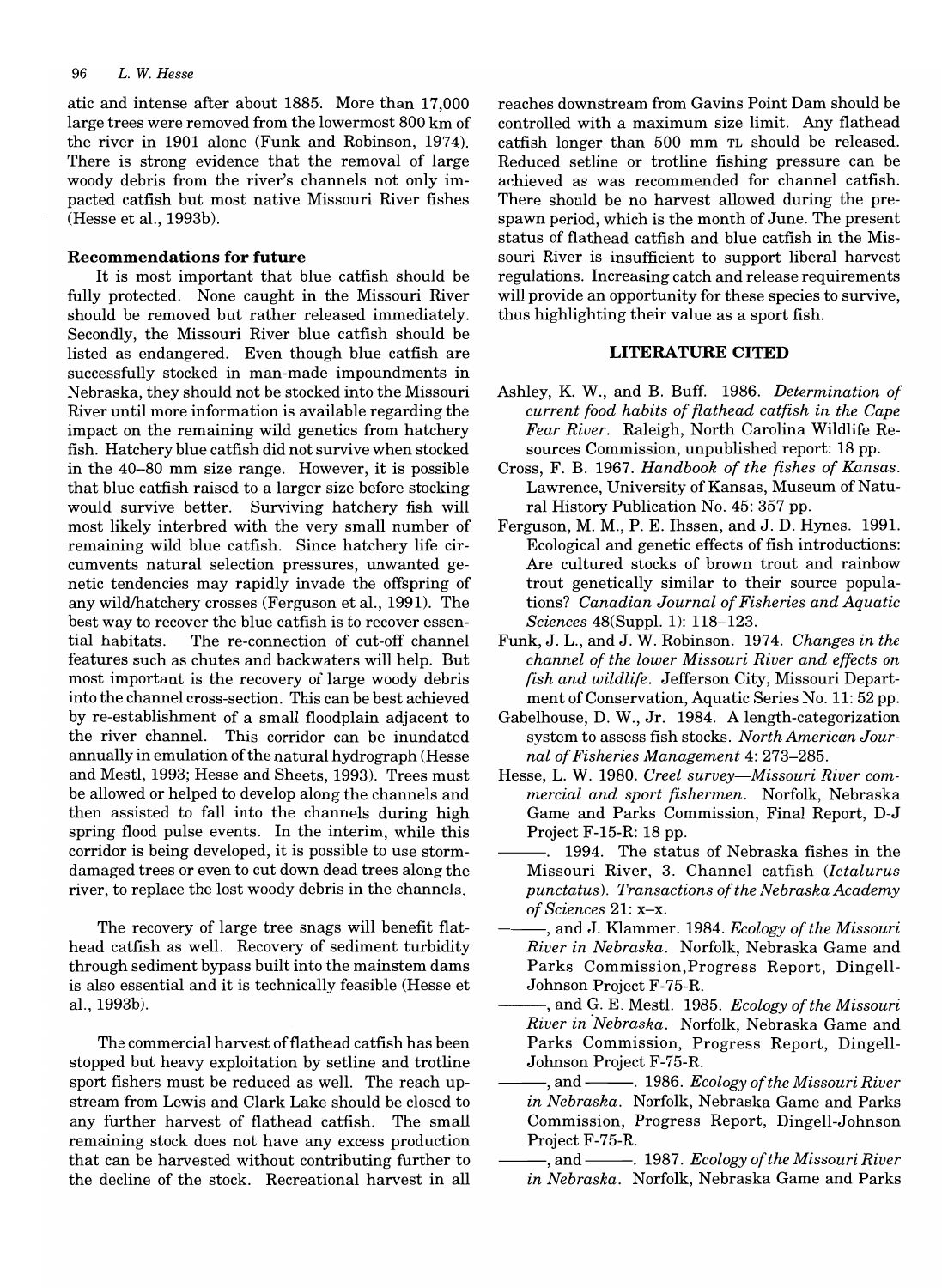Commission, Progress Report, Dingell-Johnson Project F-75-R.

-, and ———. 1988. *Ecology of the Missouri River in Nebraska.* Norfolk, Nebraska Game and Parks Commission, Progress Report, Dingell-Johnson Project F-75-R.

-, and ———. 1989. *Ecology of the Missouri River in Nebraska.* Norfolk, Nebraska Game and Parks Commission, Progress Report, Dingell-Johnson Project F-75-R.

--, and --. 1990. *Ecology of the Missouri River in Nebraska.* Norfolk, Nebraska Game and Parks Commission, Progress Report, Dingell-Johnson Project F-75-R.

-, and ———. 1991. *Ecology of the Missouri River in Nebraska.* Norfolk, Nebraska Game and Parks Commission, Progress Report, Dingell-Johnson Project F-75-R.

-, and ————. 1992. *Ecology of the Missouri River in Nebraska.* Norfolk, Nebraska Game and Parks Commission, Progress Report, Dingell-Johnson Project F-75-R.

and ———. 1993. An alternative hydrograph for the Missouri River based on the precontrol condition. *North American Journal of Fisheries Management* 13: 360-366.

 $-$ ,  $-$ , and J. W. Robinson. 1993b. *Status of selected fishes in the Missouri River in Nebraska with recommendations for their recovery.* Fort Collins, Colorado, National Biological Survey, U.S. Department of the Interior, Office of Information Transfer, Biological Report 19: 18 pp.

 $-$ , P. P. Sensenbaugh, P. A. Tornblom, R. J. Hollis, T. L. Nuttlemann, J. A. Vaughn, and J. A. Harrison. 1993a. *Recreational use survey of the Missouri River in Nebraska.* Norfolk, Nebraska Game and Parks Commission, Final Report, Dingell-Johnson Project F-75-R: 57 pp.

-, and W. Sheets. 1993. The Missouri River hydrosystem. *Fisheries* 18(5): 5-14.

--, and C. R. Wallace. 1976. *The effects of cooling water discharges from Fort Calhoun and Cooper nuclear stations on the fishes of the Missouri River.*  Norfolk, Nebraska Game and Parks Commission, Final Report, Dingell-Johnson Project F-4-R: 378 pp.

--, C. R. Wallace, and L. Lehman. 1978. *Fishes of the channelized Missouri River-age-growth, lengthfrequency, length-weight, coefficient of condition, catch curves and mortality of* 25 *species of channelized Missouri River fishes.* Norfolk, Nebraska Game and Parks Commission, Technical Series No. 4: 61 pp.

Holz, D. D. 1969. *The ecology of the unchannelized and channelized Missouri River, Nebraska, with emphasis on the life history of the flathead catfish.*  Columbia, Univ. of Missouri, M.A. Thesis: 96 pp.

Kingsbury, G. W., and G. M. Smith. 1915. *History of Dakota Territory.* Chicago, Clarke Publishing Co.: 5 vols.

Langemeier, R. N. 1965. *Effects of channelization on the limnology of the Missouri River, Nebraska, with emphasis on food habits and growth of the flathead catfish.* Columbia, University of Missouri, M.A. Thesis: 88 pp.

Morris, L. A., R. N. Langemeier, and A. Witt, Jr. 1971. *The flathead catfish in unchannelized and channelized Missouri River, Nebraska.* Lincoln, Nebraska Game and Parks Commission, Final Report, Dingell-Johnson Project F-4-R: 23 pp.

--, and P. F. Novak. 1968. The telephone generator as an electrofishing tool. *Progressive Fish-Culturist* 30: 110-112.

Newcomb, B. A. 1989. Winter abundance of channel catfish in the channelized Missouri River, Nebraska. *North American Journal of Fisheries Management*  9: 195-202.

- Peters, E. J., R. S. Holland, M. A. Callam, and D. L. Bunnell. 1989. *Platte River suitability criteria, habitat utilization, preference, and suitability index criteria for fish and aquatic insects in the lower Platte River.* Lincoln, Nebraska Game and Parks Commission, Nebraska Technical Series No. 17: 135 pp.
- Quinn, S. P. 1988. Flathead catfish abundance and growth in the Flint River, Georgia. *Proceedings Annual Conference SEAFWA* 42: 141-148.

---. 1993. Development of a multiuse fishery for flathead catfish. *North American Journal of Fisheries Management* 13: 594-599.

- Robinson, J. W. 1975. *The utilization of dikes by certain fishes in the Missouri River.* Columbia, Missouri Department of Conservation, Annual Report for National Marine Fisheries Service Project 2-199-R-2: 5 pp.
- Schainost, S. 1979. *Missouri River notched dike study, Nebraska.* Lincoln, Nebraska Game and Parks Commission, Final Report, for the National Stream Alteration Team, U.s. Fish and Wildlife Service: 25 pp.
- ---. 1981. *Population dynamics of the commercial fishery resource of the unchannelized and stabilized Missouri River.* Lincoln, Nebraska Game and Parks Commission, Final Report: 122 pp.
- Smith, J. B. and W. A. Hubert. 1988. Growth, population structure, and mortality of channel catfish from the Powder River and Crazy Woman Creek, Wyoming. *Prairie Naturalist* 20(3): 127-133.
- Tondreau, R. 1988. *A population study of flathead catfish in the channelized Missouri River near Sioux City, Iowa.* Sioux City, Morningside College, Final Report, for Iowa Department of Natural Resources: 22 pp.